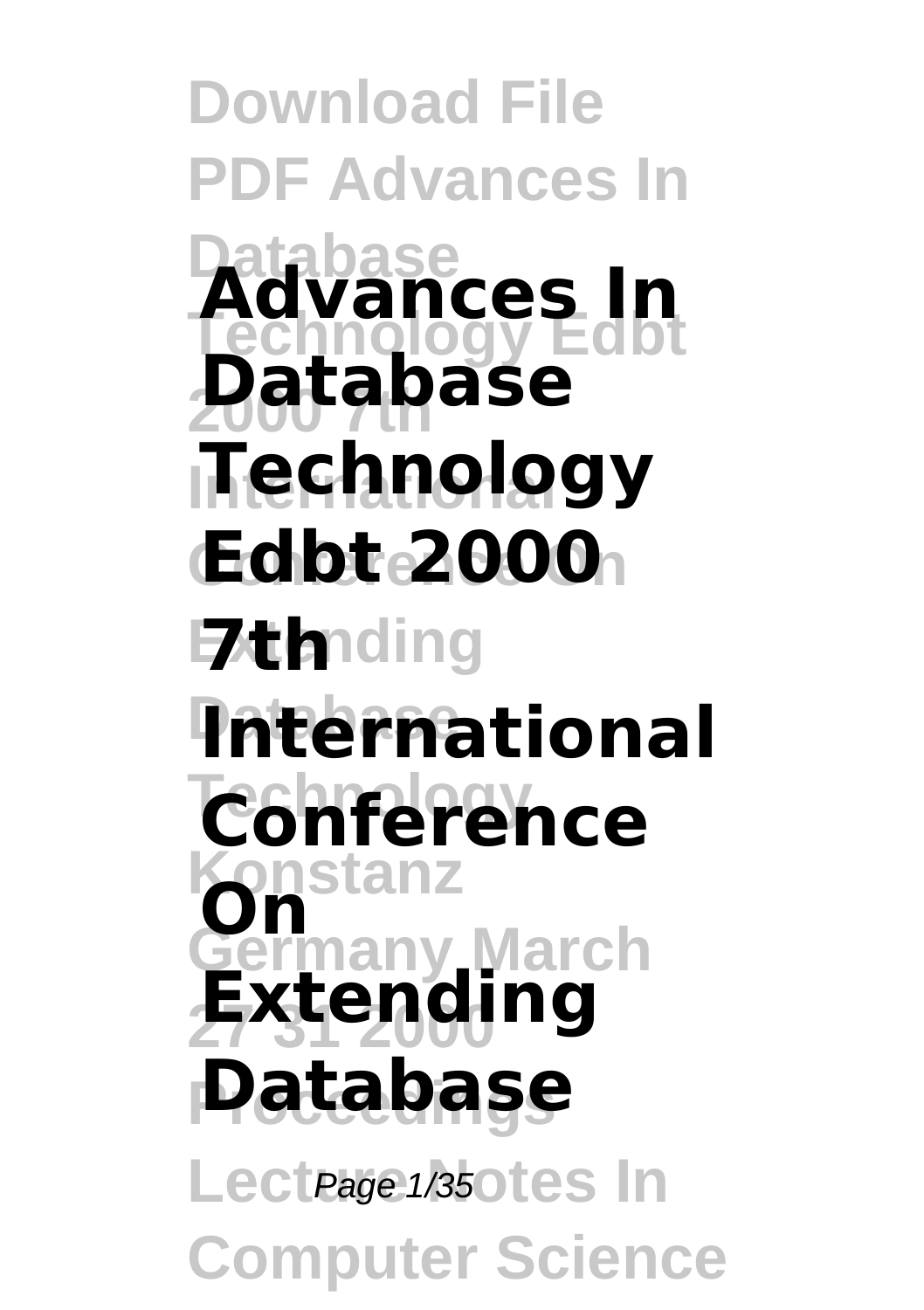**Download File PDF Advances In Database Technology Technology Edbt Konstanz 2000 7th Germany International March 27 31 2000**ence On **Extending Proceedings Database Lecture Notes In Computer** Sciencelarch 27 3 Page 2/35 **Proceedings**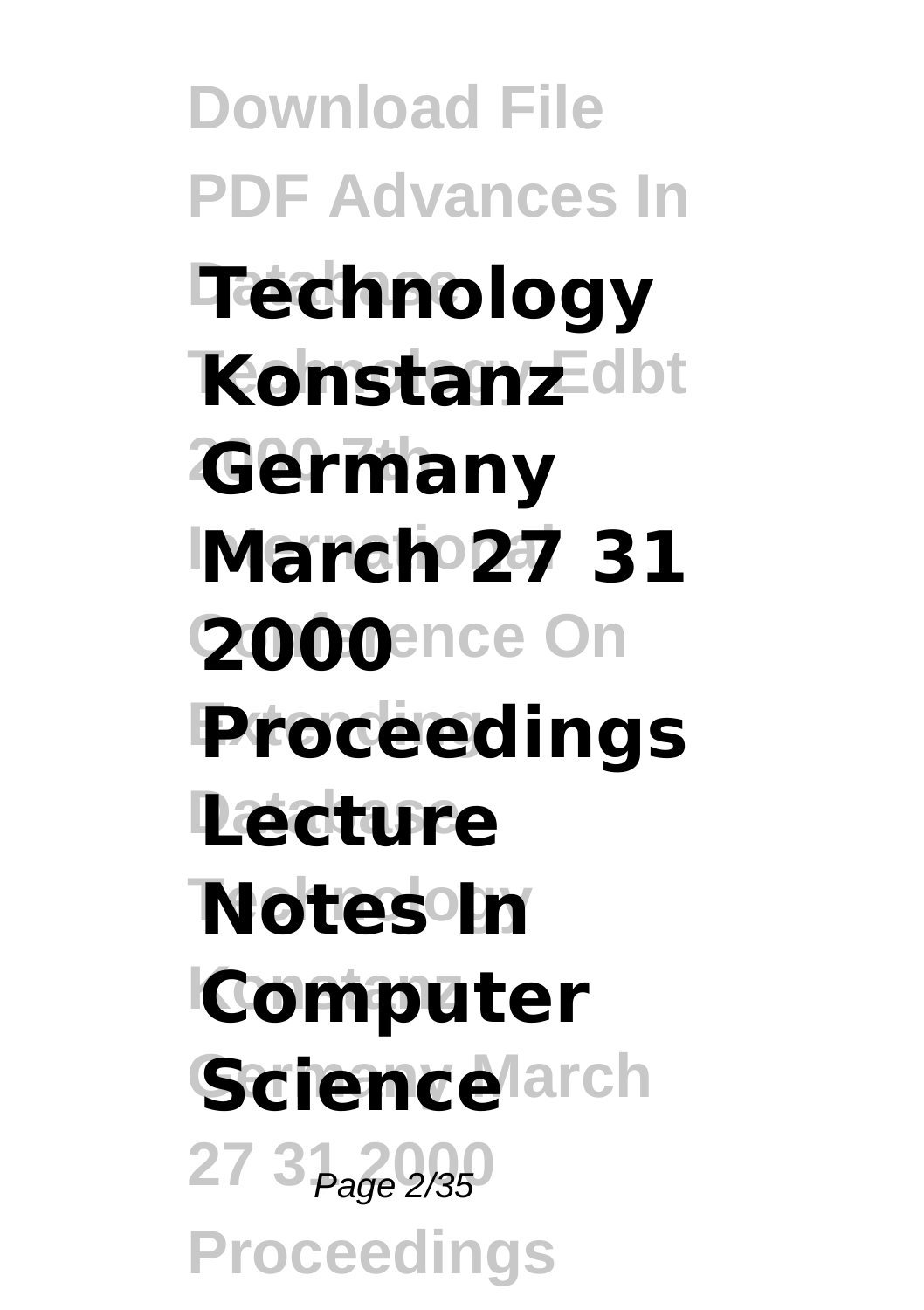**Download File PDF Advances In If you ally obsession** such a referred Edbt **2000 7th database technology International edbt 2000 7th Conference On international Extending extending database Database technology konstanz Technology 31 2000 proceedings lecture notes in Germany March computer science 27 31 2000** enough money you worth, acquire the unconditionally best<br>Page 3/35 **advances in conference on germany march 27** ebook that will have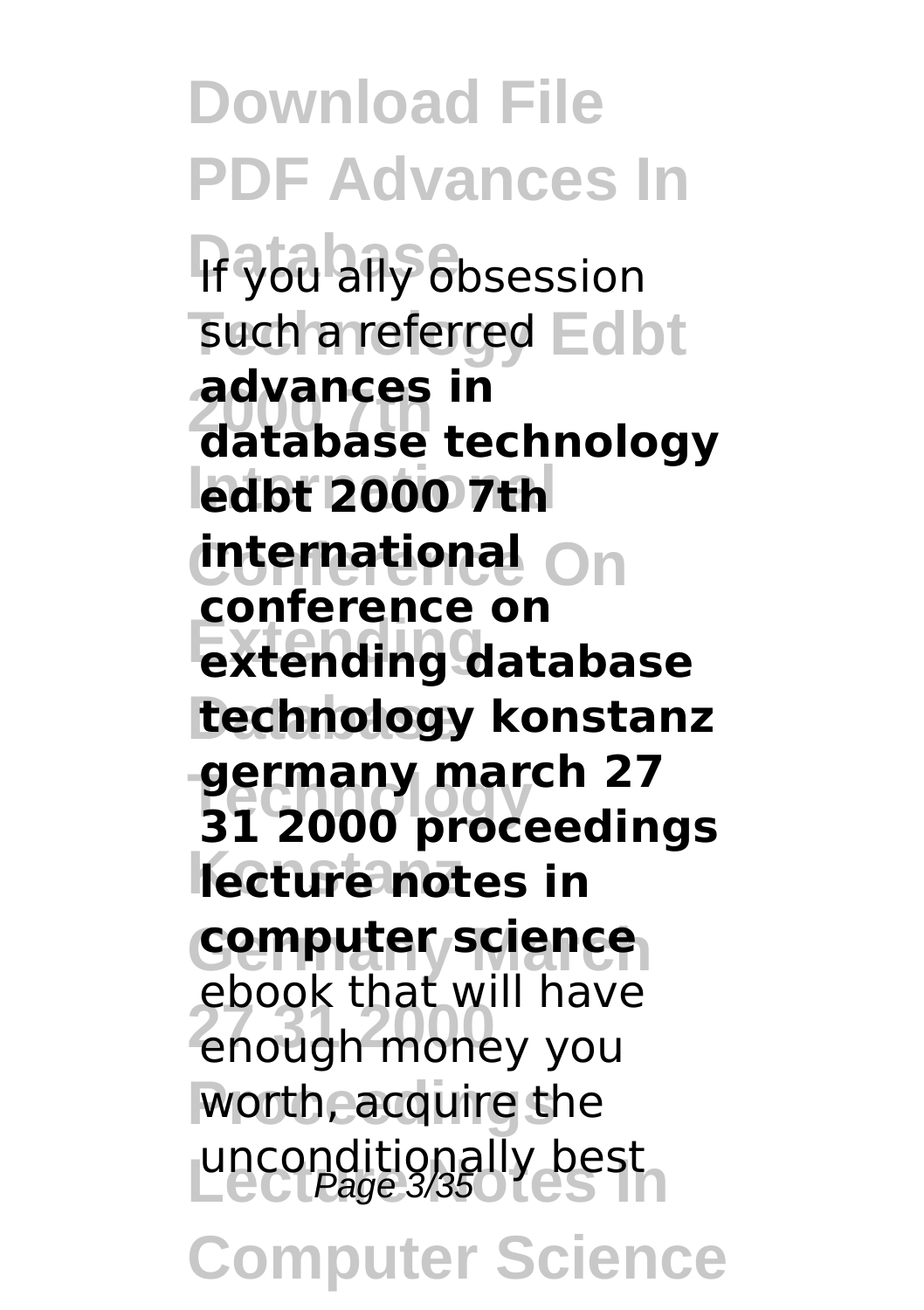seller from us currently from several preferred **2000 7th** to hilarious books, lots of novels, tale, jokes, **Confirmere fictions Extending** as launched, from best seller to one of the **Technology** most current released. authors. If you desire collections are as well

You may not be perplexed to enjoy all **27 31 2000** advances in database **Proceedings** technology edbt 2000 **Zth international Page 11** book collections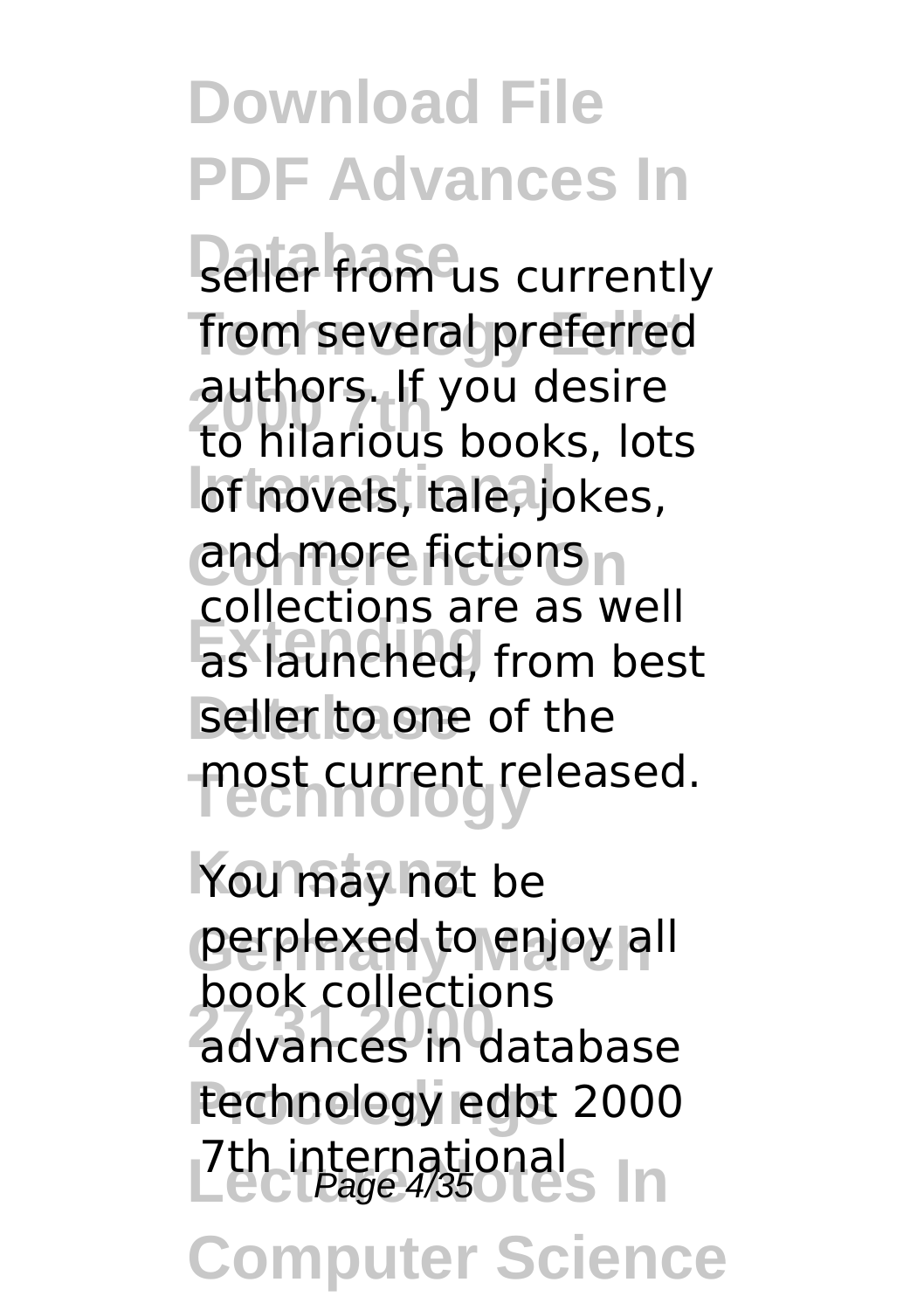**Download File PDF Advances In** *<u>Conference</u>* on extending database<sub>21</sub> **2000 7th** germany march 27 31 **International** 2000 proceedings decture notes in On **Extending Lines**<br>
we will unconditionally **offer.** It is not almost the costs. It's just<br>about what you dependence currently. **This advances in ch 27 31 2000** edbt 2000 7th **International gs** conference on<br>Lectu*rage* 5/350 Les In **Computer Science** technology konstanz computer science that about what you database technology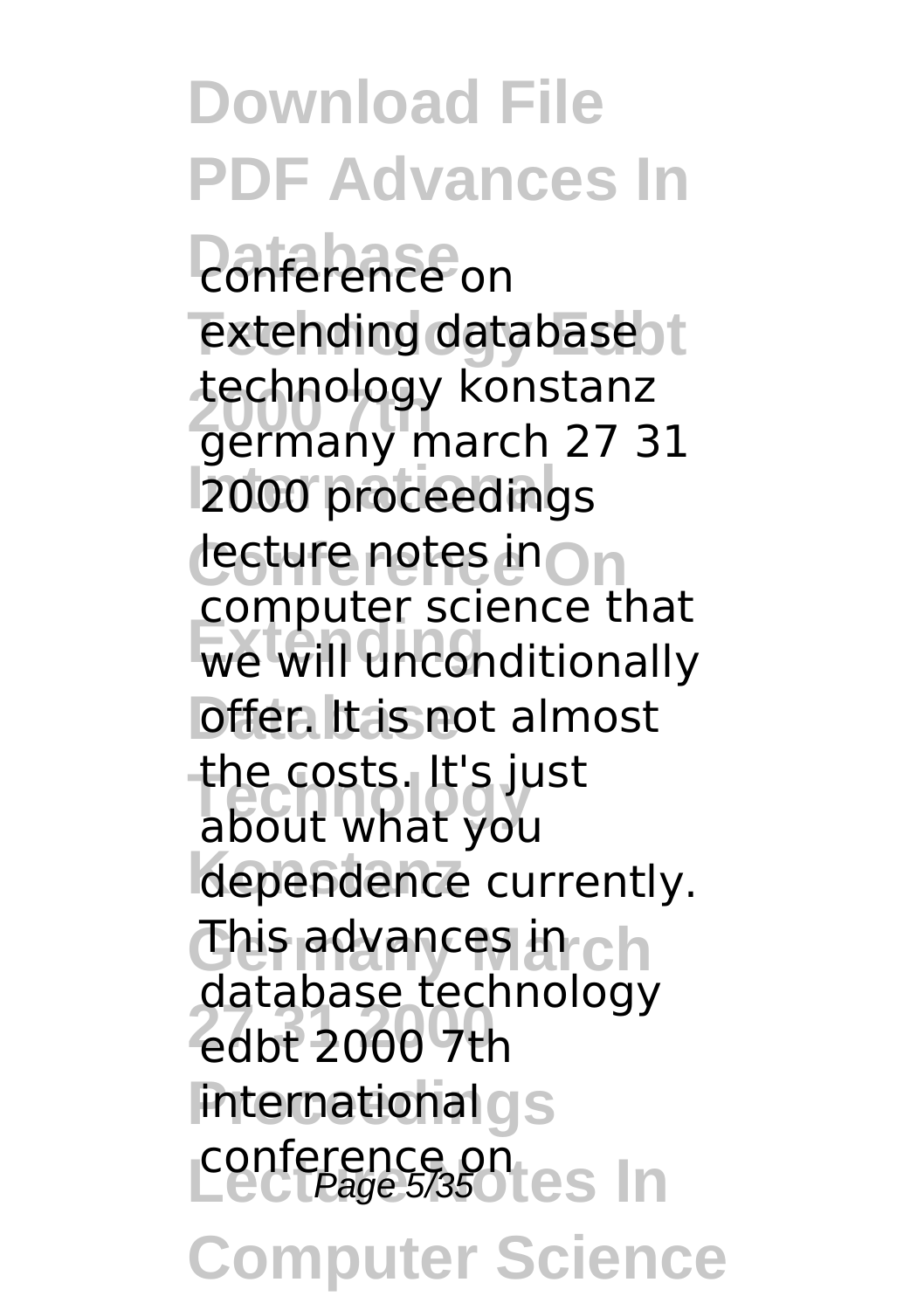**Download File PDF Advances In Database** extending database technology konstanz<sub>1</sub> **2000 7th** 2000 proceedings **International** lecture notes in Computer science, as **EXTENDING**<br>**Force sellers** here will no question be in the **Technology** options to review. **Konstanz** germany march 27 31 one of the most in course of the best

**Germany March** A keyword search for **27 31 2000** quotes. Search by type of work published; i.e., essays, fiction, non-<br>Page 6/350 Les book titles, authors, or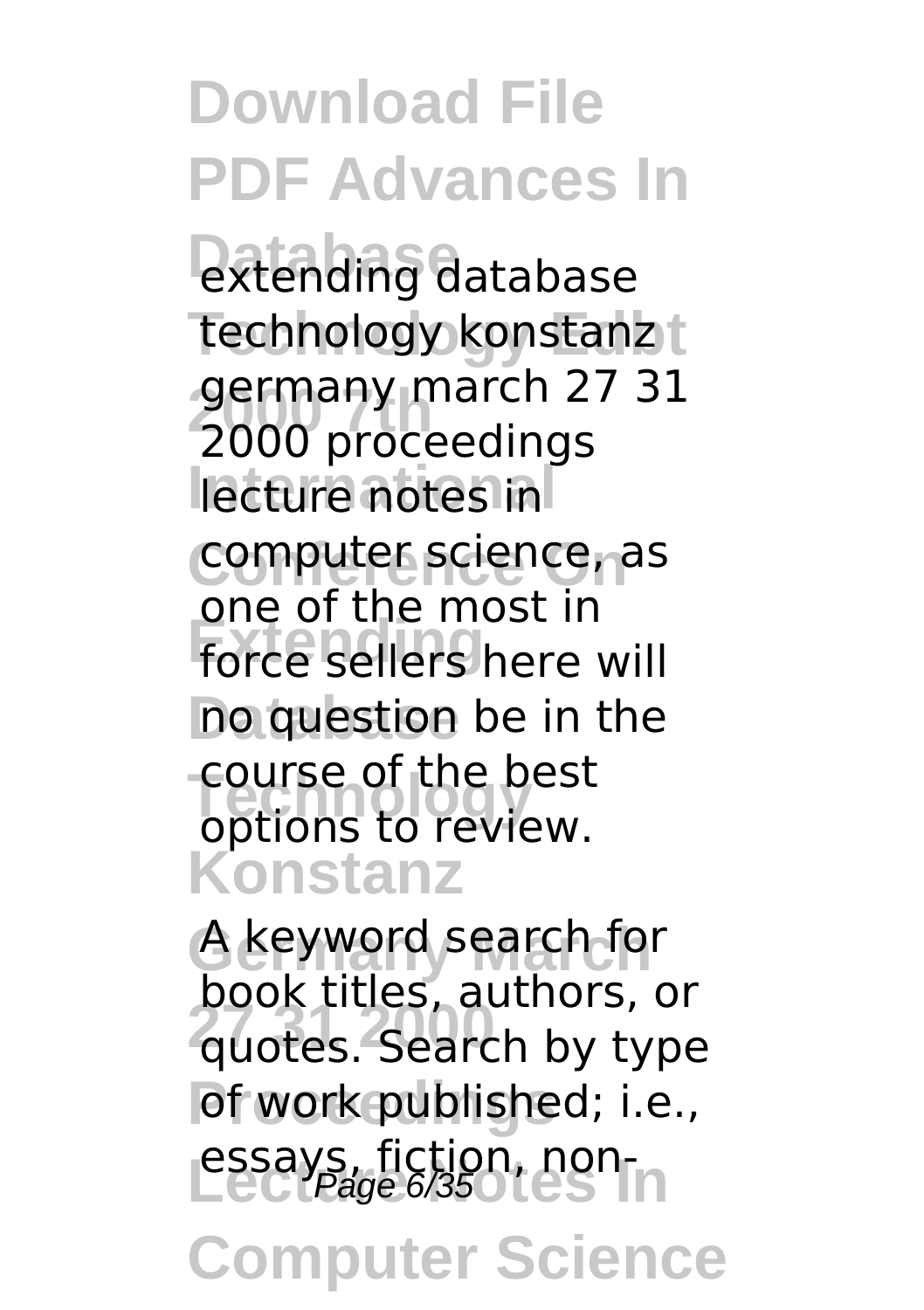**Download File PDF Advances In fiction**, plays, etc. View the top books to read **Print community.**<br>Print community. **Browse the nal Conference On** alphabetical author **Extending** top 250 most famous authors on Read Print. **For example, if you re**<br>searching for books by **William Shakespeare, a Germany March** simple search will turn **27 31 2000** single location. **Proceedings Advances In**<br>Lectrage 7/350 tes In **Computer Science** online as per the Read index. Check out the For example, if you're up all his works, in a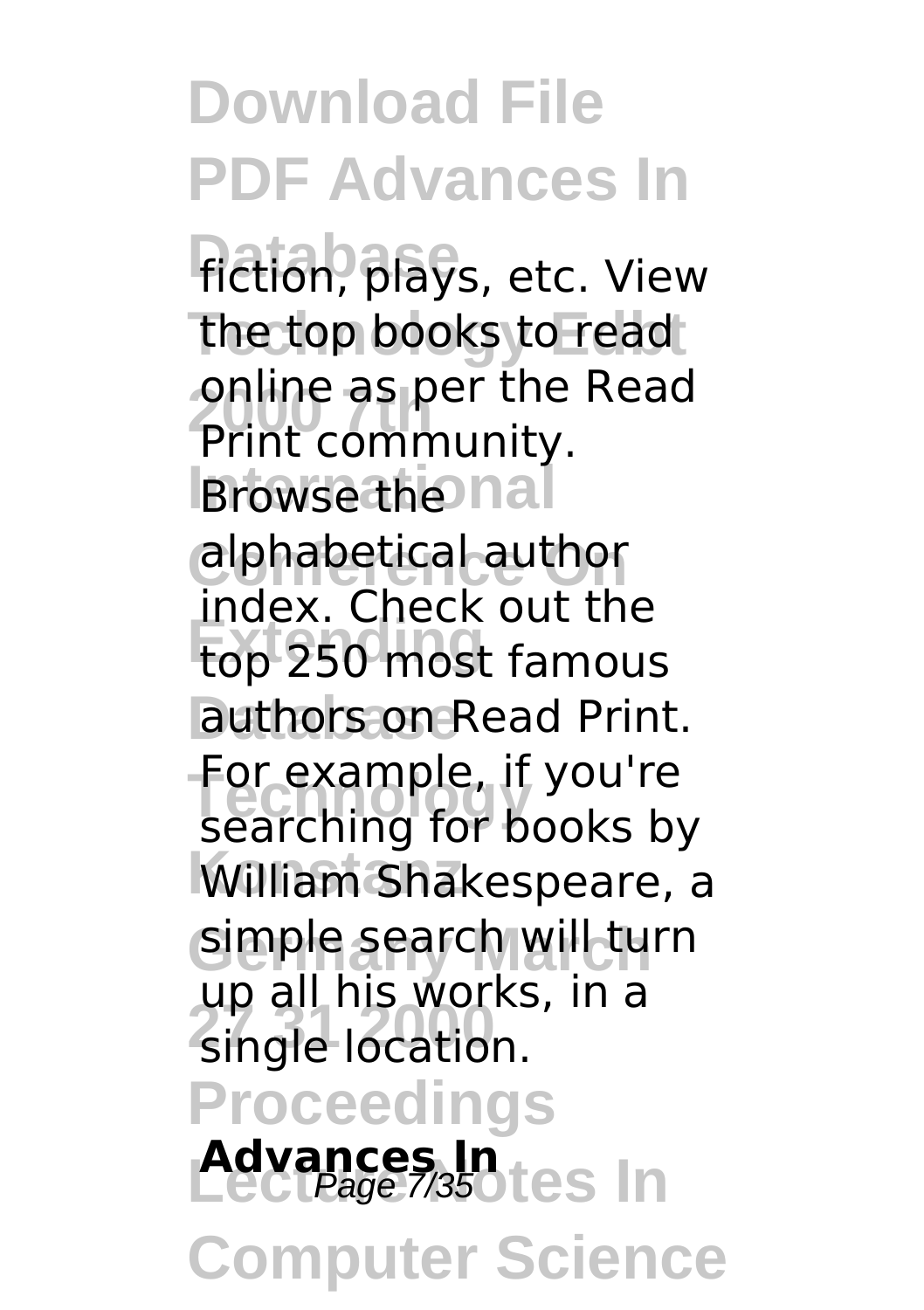**Download File PDF Advances In Database Database Technology Edbt Technology Edbt 2000 7th** International **Conferences on** Extending Database **Extending** an established and prestigious forum for the exchange of the<br>latest research results **Konstanz** in data management. It provides uniquerch **27 31 2000** database researchers, practitioners.gs developers, and users<br>
Page 8/35 **Computer Science** The series of Technology (EDBT) is the exchange of the opportunities for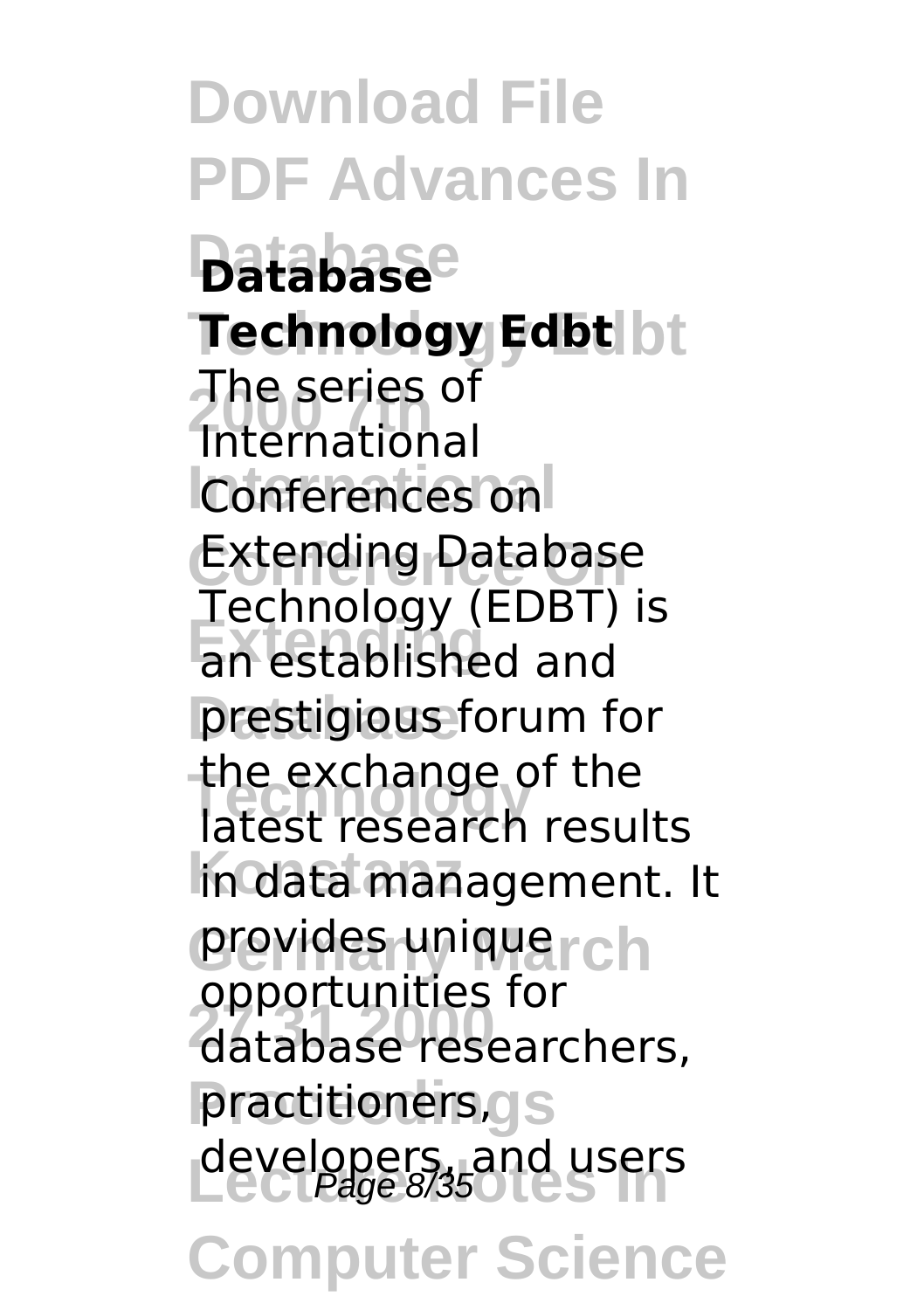to explore new ideas, techniques, and tools, and to exchange **International** experiences.

**Advances ine On Extending Technology - EDBT Database 2006 | SpringerLink The biannual EDBT has**<br>established itself as the **Konstanz** premier European **Germany March** database conference. It **27 31 2000** international forum for the presentation of new extensions to **In Computer Science Database** The biannual EDBT has provides an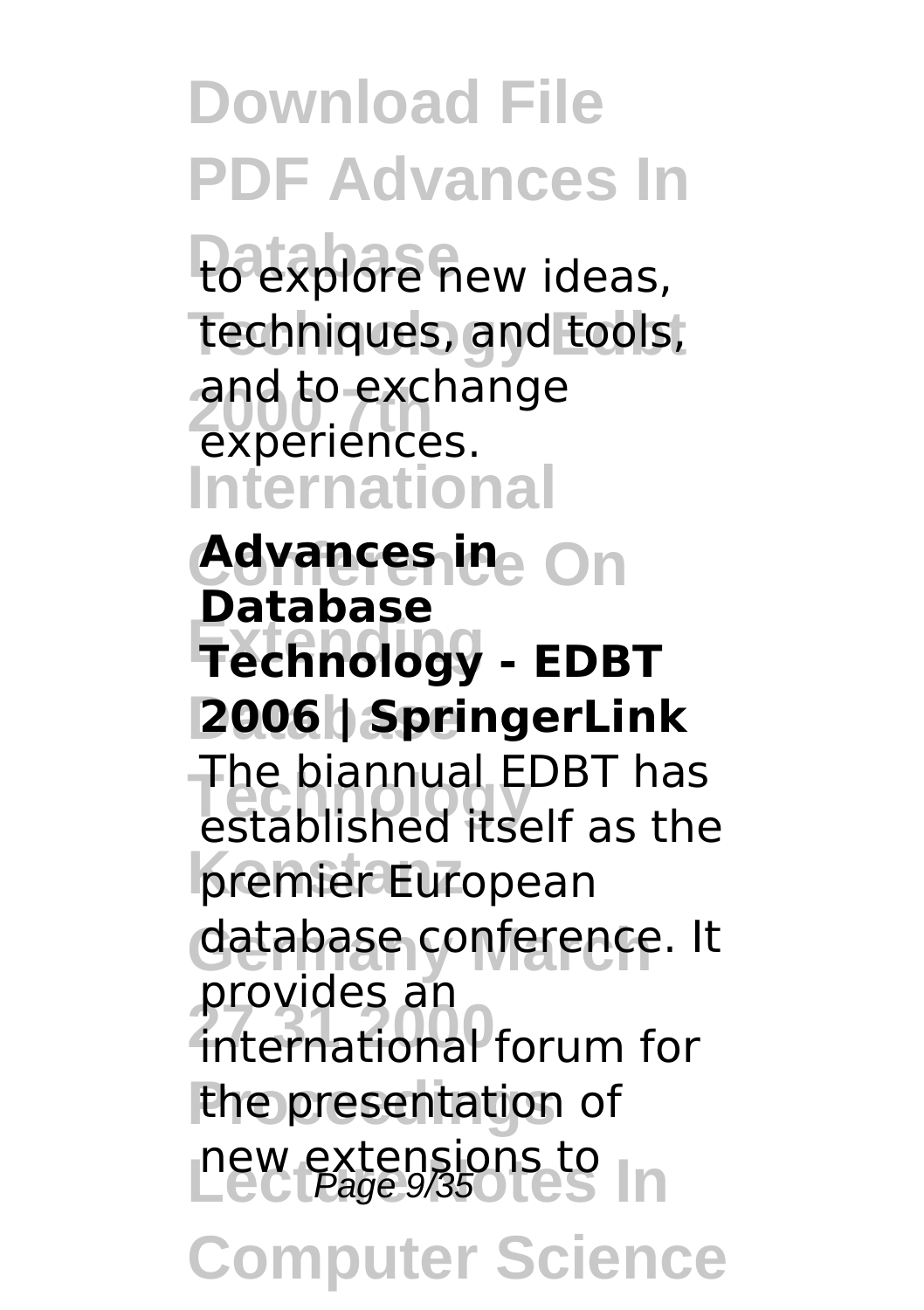**Database** database technology through research, clbt *aevelopment*, and *Volume contains the* **scientific papers of the Extending** development, and conference.

**Advances in Technology Technology — EDBT Konstanz '94 | SpringerLink Introduction. EDBT 27 31 2000** conference in a series **Proceedings** dedicated to the advancement of sln **Database** 2000 is the seventh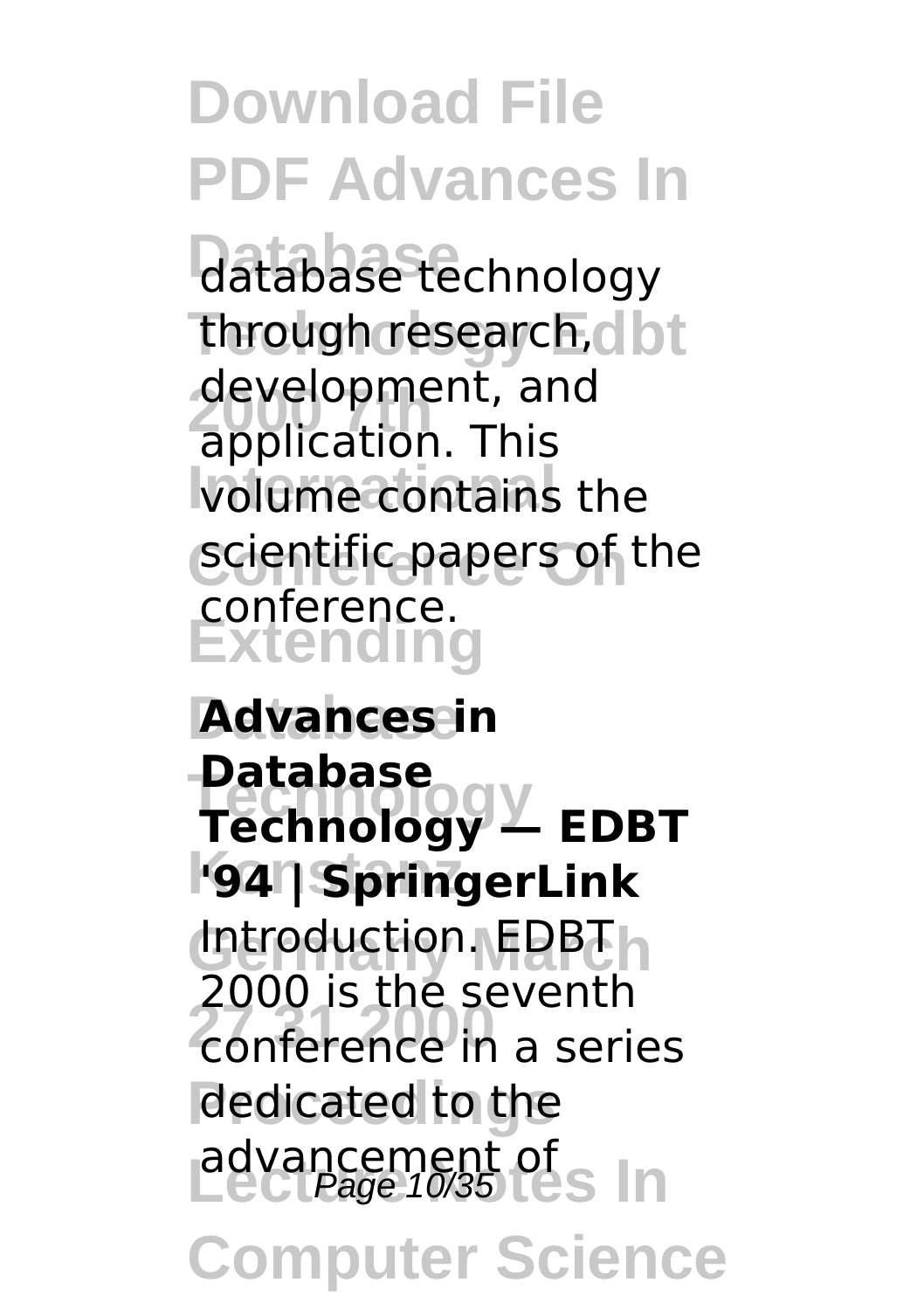**Download File PDF Advances In Database** database technology. This year's conference **2000 7th** \Connect Millions of Users and Data **Conference On** Sources," underscores **Extending** databases for the information age that is **Technology** millennium. The **Konstanz** importance - rives not **just from the March 27 31 2000** information age essentially rests on the convergenceofcommun<br>Page 11/35 **Computer Science** special theme, the importance of dawning with the new observation that the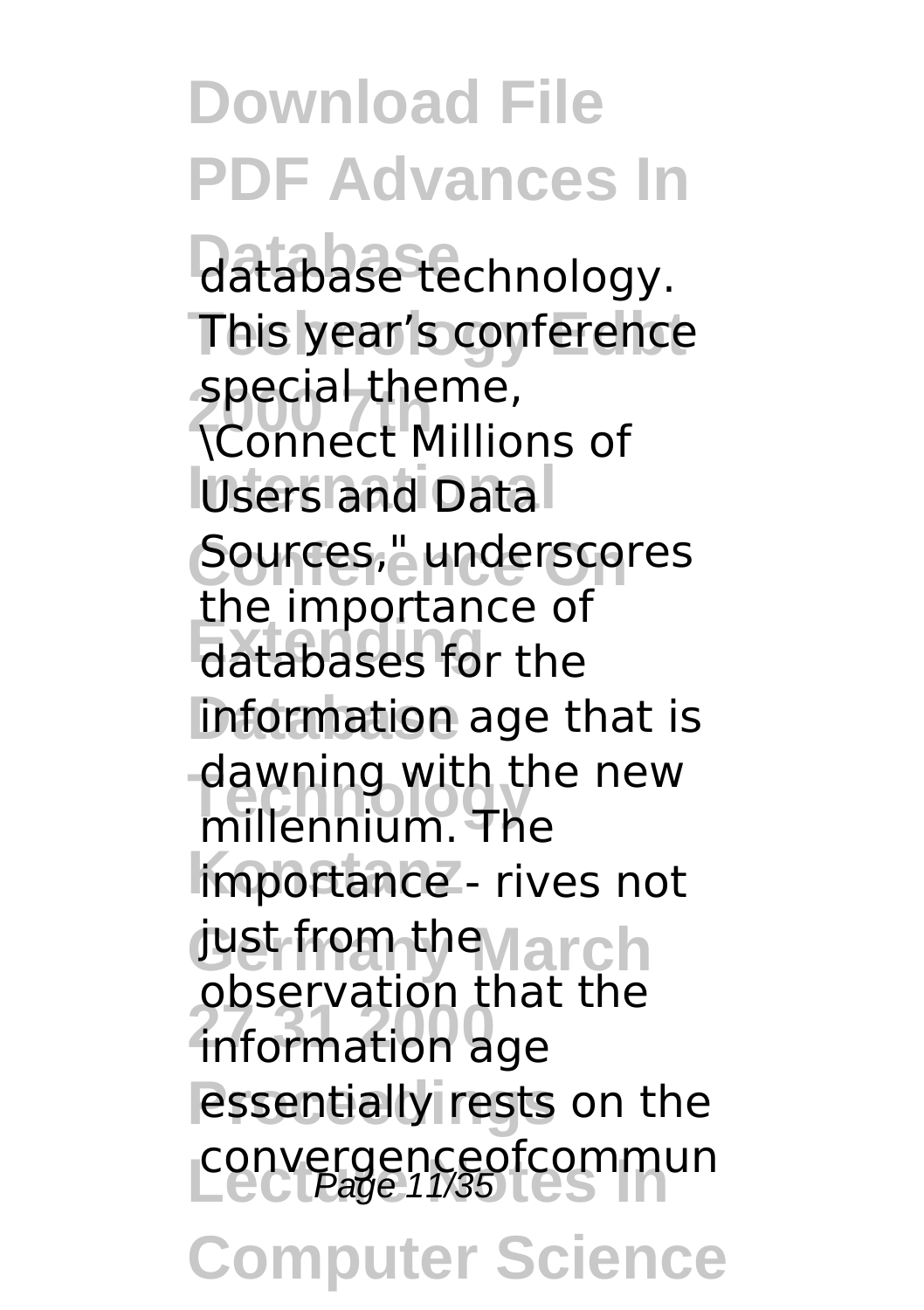**ications,computing,and** storage.Equallyimporta **2000 7th** concepts ... **International** nt, many of the

**Advances ine On Extending Technology — EDBT Database 2000 | SpringerLink Technology** presents the refereed proceedings of the **Database** Introduction. This book

**Fifth International h 27 31 2000** Extending Database **Proceedings** Technology, EDBT'96, held in Avignon, France Conference on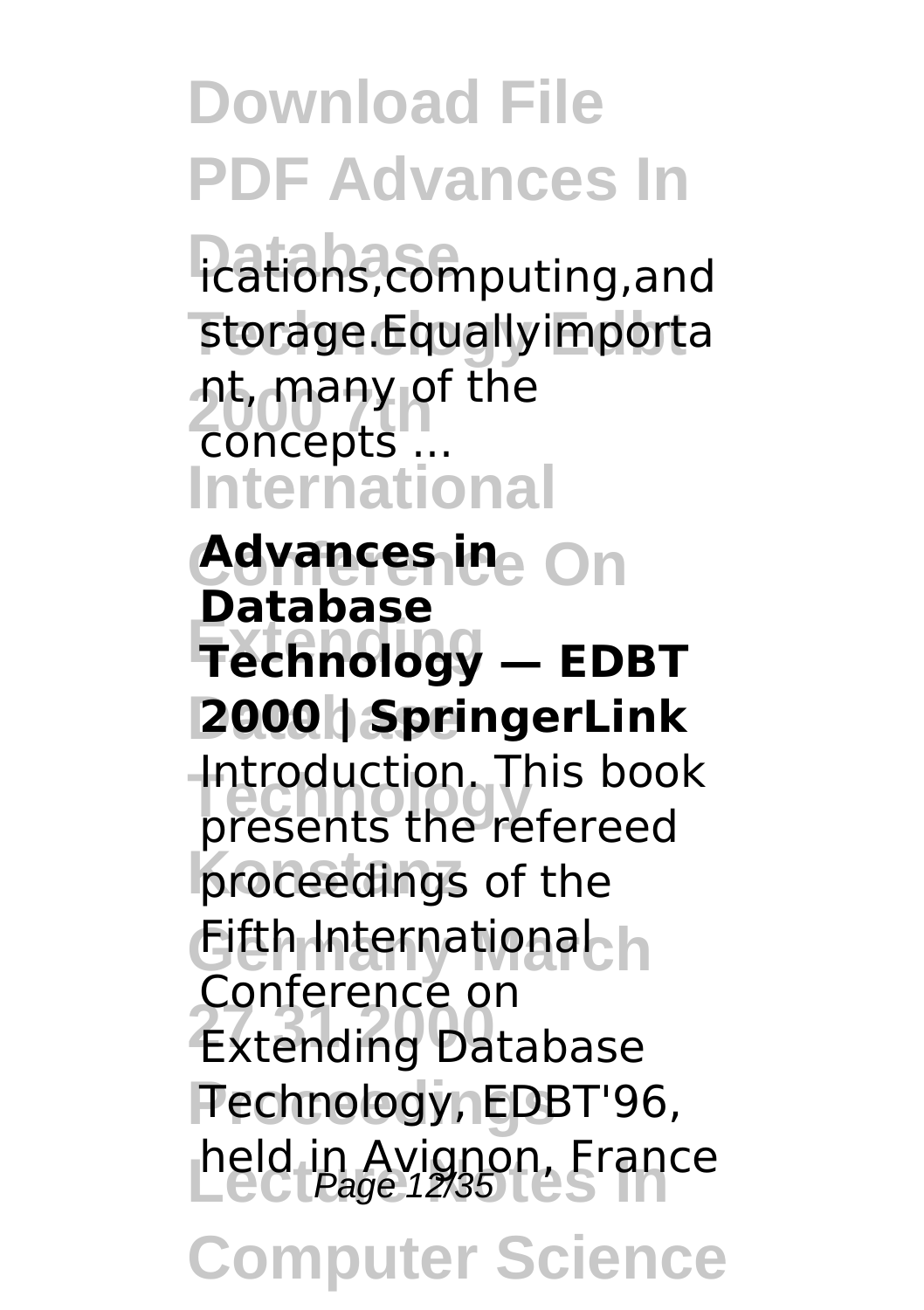**in March 1996.** The 31 full revised papers bt **2000 7th** from a total of 178 **International** submissions; also included are some **Extending the Contributed by partners** of several **ESPRIT Technology** projects. included were selected industrial-track papers,

**Konstanz Advances in Germany March Database 27 31 2000 '96 | SpringerLink Proceedings** EDBT 2004 had the theme "new challenges" **Technology — EDBT**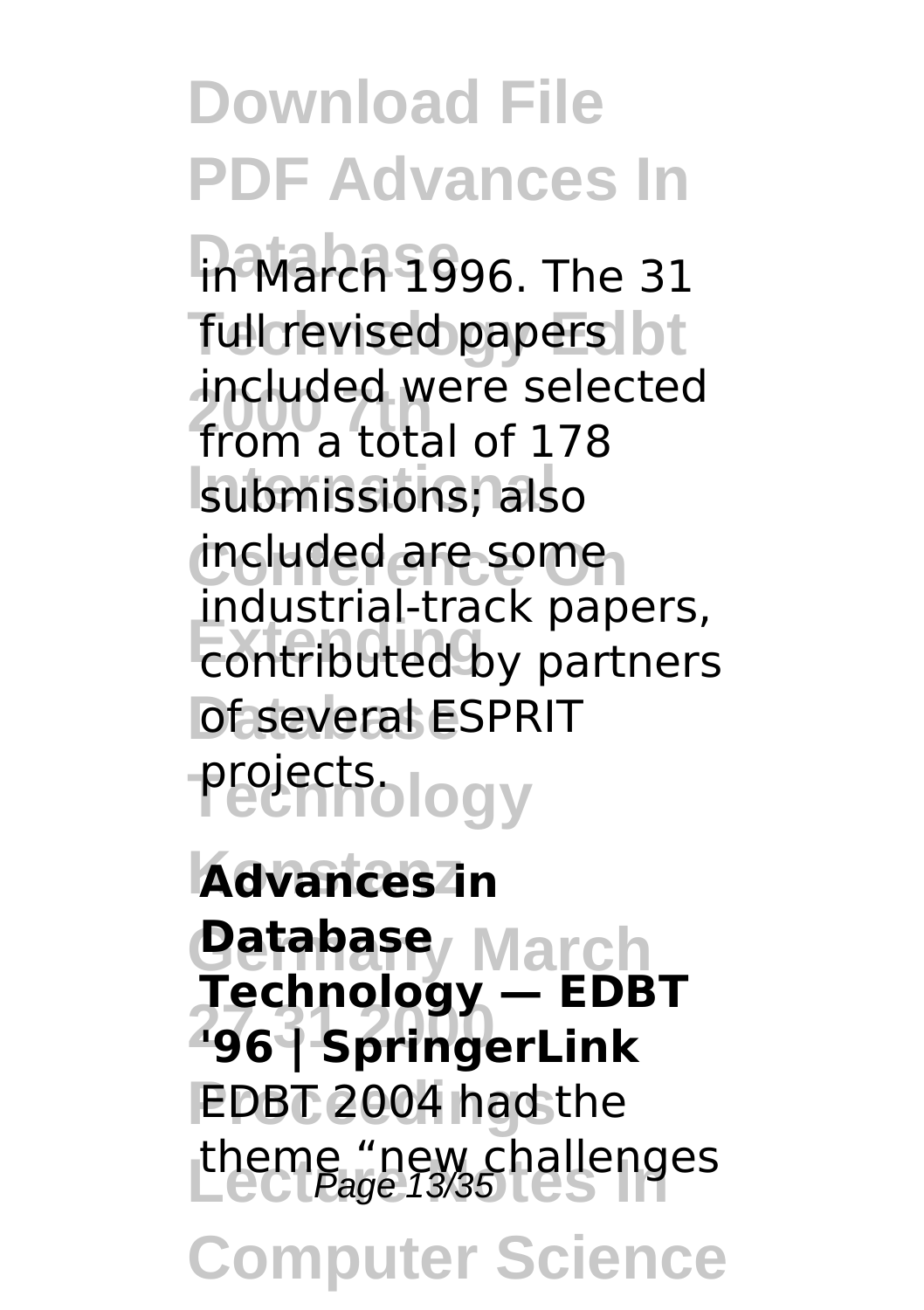**Database** for database technology," with the goar or encouraging<br>Tesearchers to take a greater interest in the Culur<sub>e</sub> exciting Ou **Extrnologica** advancements and to **Technology** new research and development directions **for database** March **27 31 2000** early days, database technology has been challenged and<br>Lectu*rage* 14/35 Les In goal of encouraging technological and devise and address technology. From its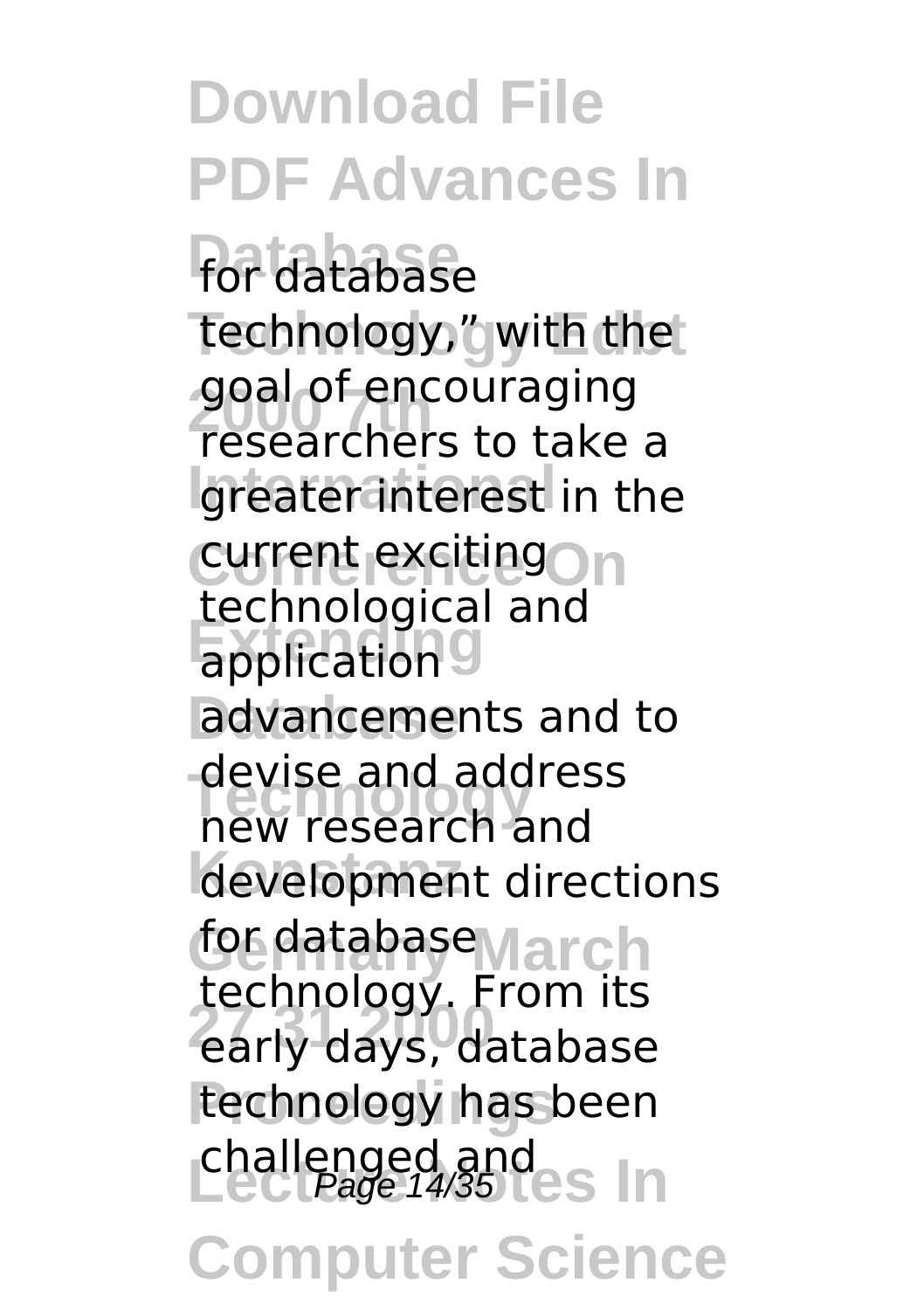advanced by new uses and applications, and it **2000 7th** along with application **International** requirements and hardware advances. continues to evolve

**Extending Advances in Database Database Technology 2004 | SpringerLink Konstanz** The Eighth **International** March **27 31 2000** Extending Database **Proceedings** Technology, EDBT **Lecture 15/35 Legending** line **Technology - EDBT** Conference on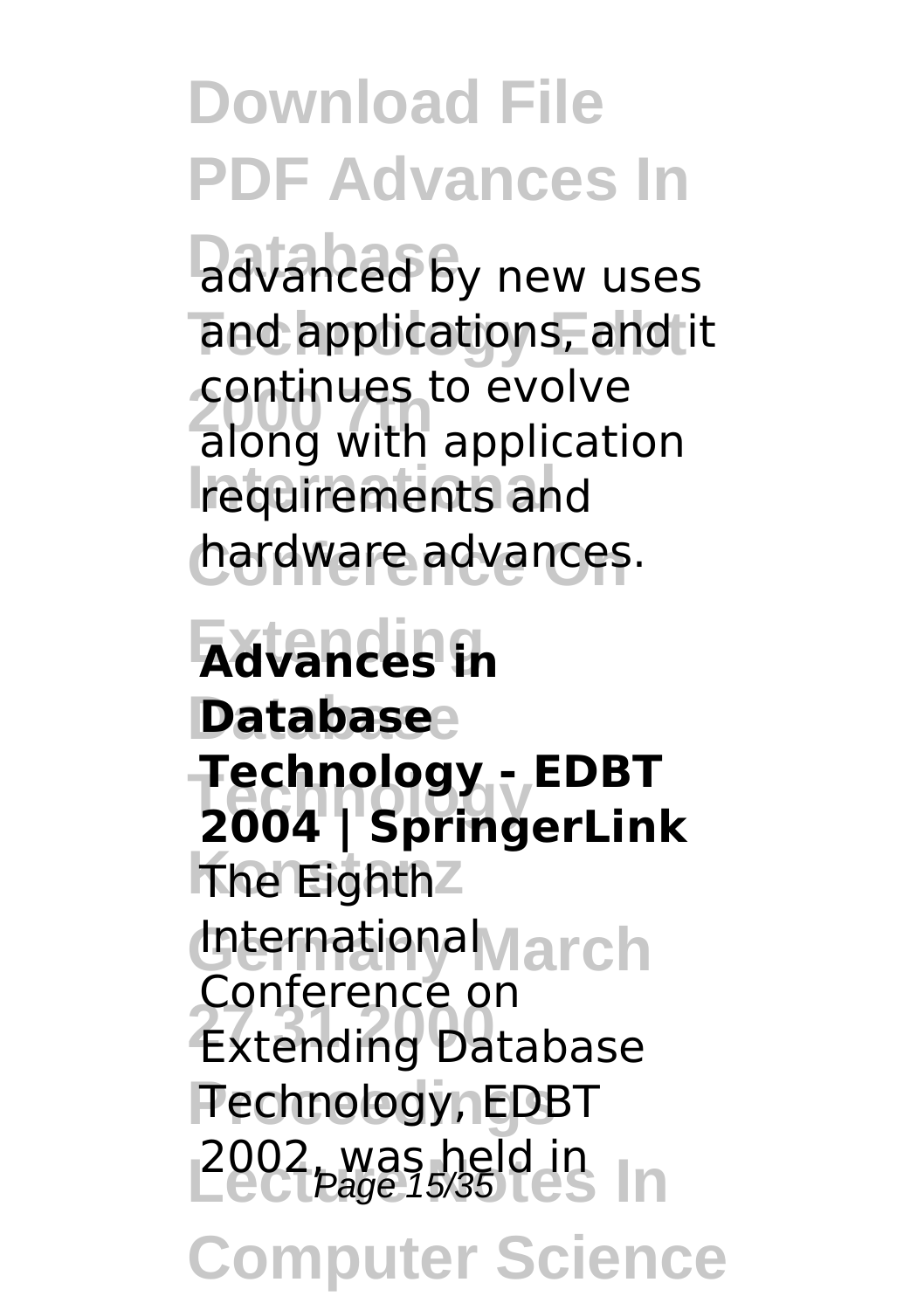Prague, Czech Republic, March 25-27, zouz. *It marks the 50t*<br>
anniversary of Charles University's Faculty of **Mathematics and n Extending** recent in a series of conferences dedicated to the dissemination<br>and exchange of the latest advances in data management.larch 2002. It marks the 50th Physics and is the most to the dissemination

**27 31 2000 Advances in Patabase**ings **Lecture Notes In Technology — EDBT** Page 16/35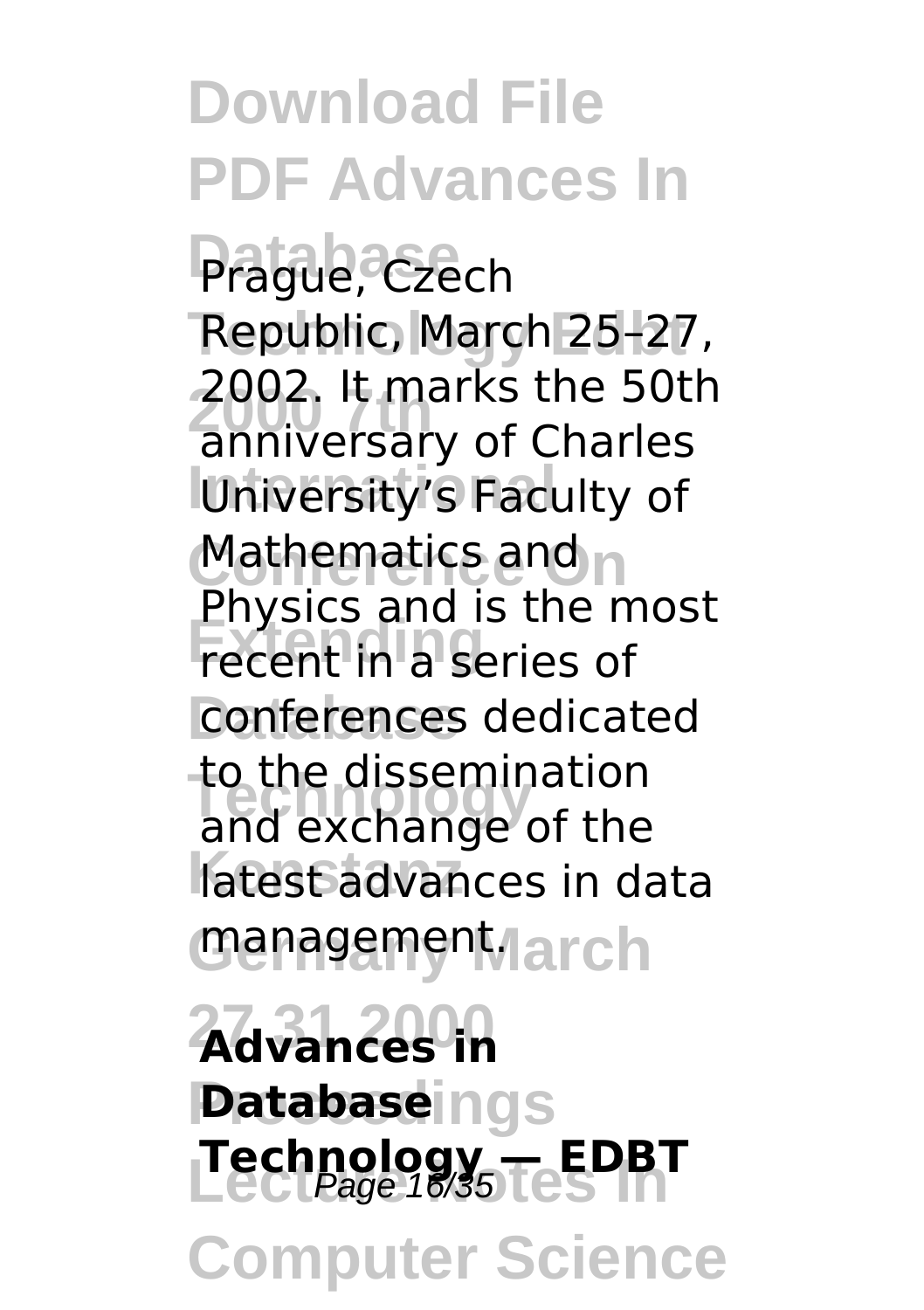**Download File PDF Advances In Database 2002 | SpringerLink** Advances in Database **2000 7th** 2004: 9th International **Conference on Conference On** Extending Database **Extending** Crete, Greece, March 14-18, 2004Author:... Technology - EDBT Technology, Heraklion,

**Technology Advances in Konstanz database Germany March technology--EDBT 27 31 2000** Advances in Database **Proceedings** Technology — EDBT **Lecture Page 17/35 Less Inc. 2004 : 9th ...**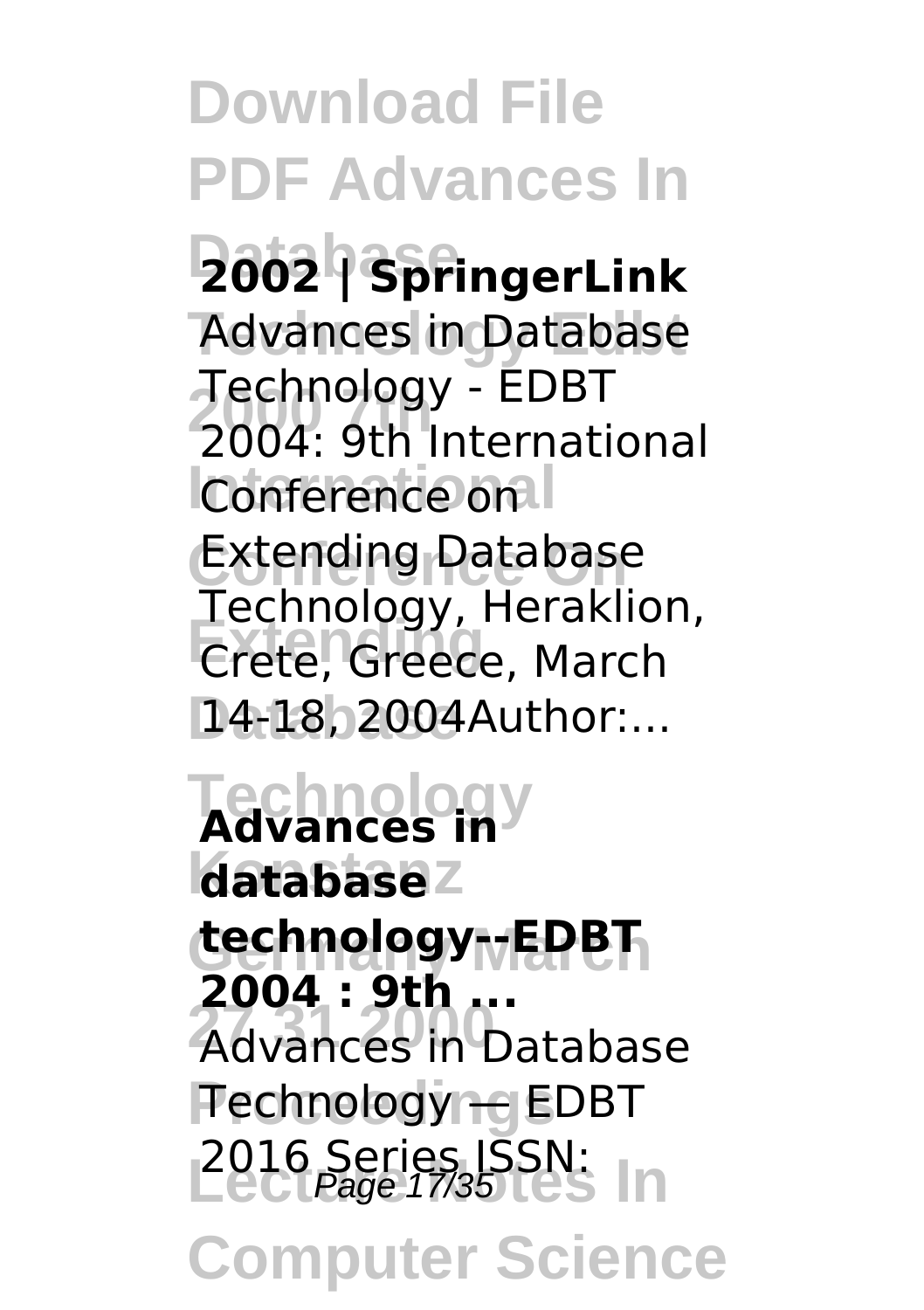**Download File PDF Advances In** 2367-2005 Proceedings **Tethe 19th gy Edbt 2000 7th** Conference on **Extending Database Technology Bordeaux, Extending** 2016 Editors Evaggelia Pitoura, University of **Technology** Sofian Maabout, **Konstanz** University of Bordeaux, **Grance Georgia**rch **27 31 2000** Amelie Marian, Rutgers **Proceedings** University, USA Letizia Tanca, Politecnico di<br>Tanca *Page 18/35* International France, March 15–18, Ioannina, Greece Koutrika, HP Labs, USA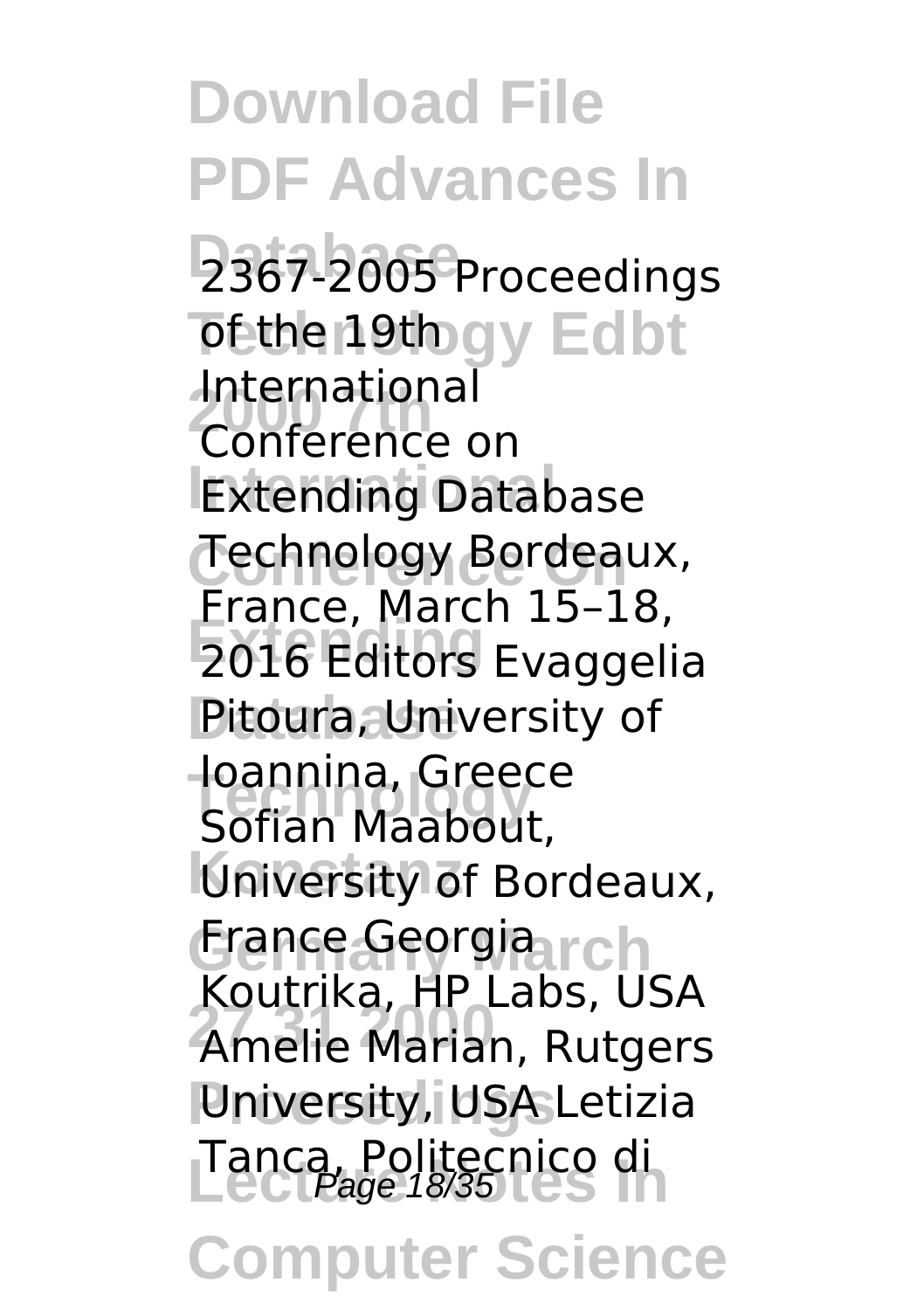**Download File PDF Advances In** Milano, Italy Ioana **Manolescu, INRIA, dbt 2000 7th** Stefanidis, ICS-FORTH, **I**creadational **Conference On Extending Database Database Technology — EDBT Technology** EDBT '09: Proceedings **Konstanz** of the 12th **International** March **27 31 2000** Extending Database **Proceedings** Technology: Advances in Database<br>Lect*Page 19/35* tes In **Computer Science** France Kostas **Advances in 2016** Conference on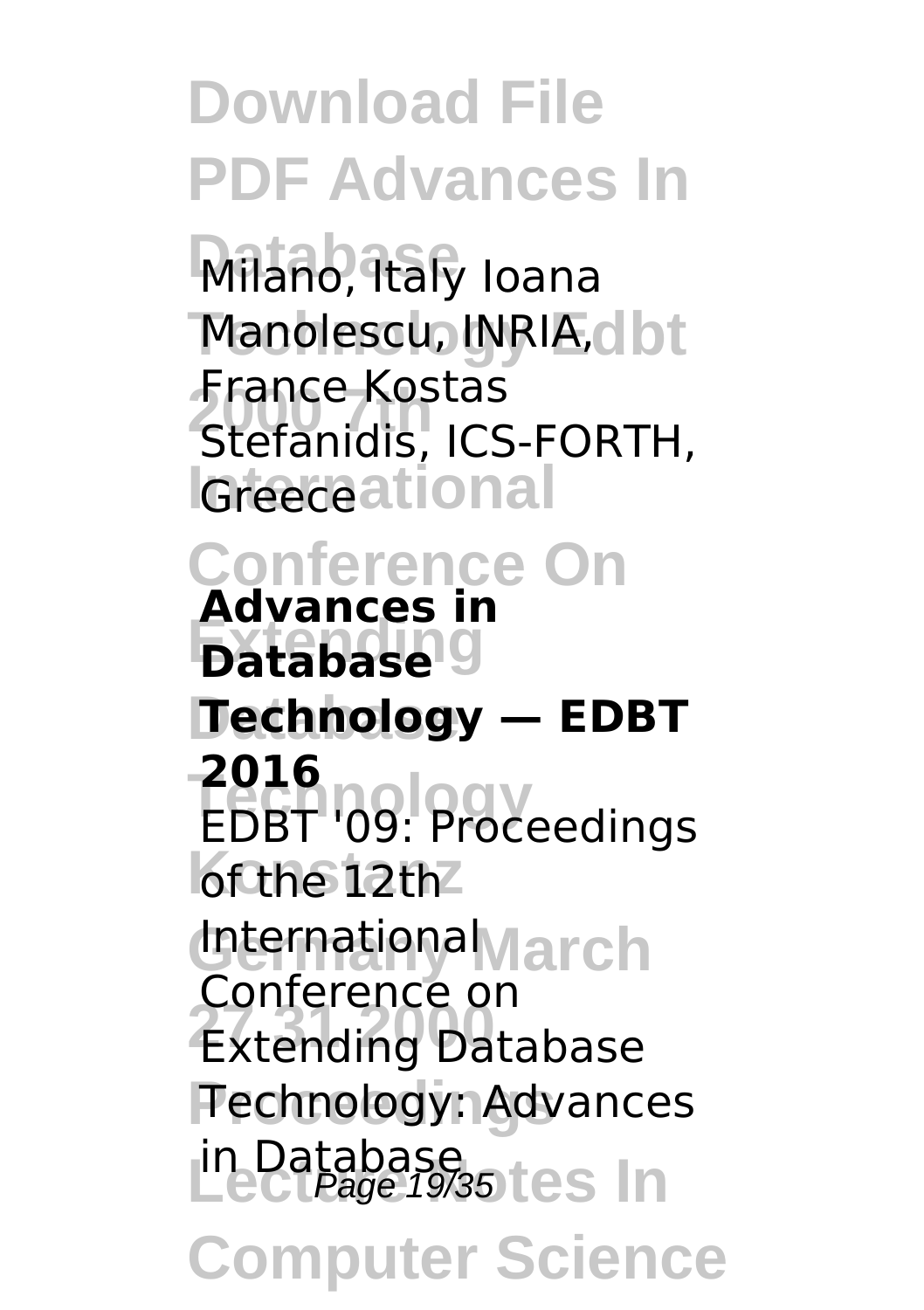**Technology.** March **Technology Edbt** 2009. Read More. 2009 **2000 7th** Martin Kersten. CWI, **The Netherlands, Boris Conference On** Novikov. University of **Extending** Russia, Jens Teubner. **Database** Proceeding. Editors: Saint Petersburg,

**Proceedings of the**<br>12th International **Conference on ...** Database Technology **27 31 2000** Lausanne, Switzerland, **Proceedings** March 22{26, 2010. **Lecture last year, In 12th International** (EDBT 2010), held in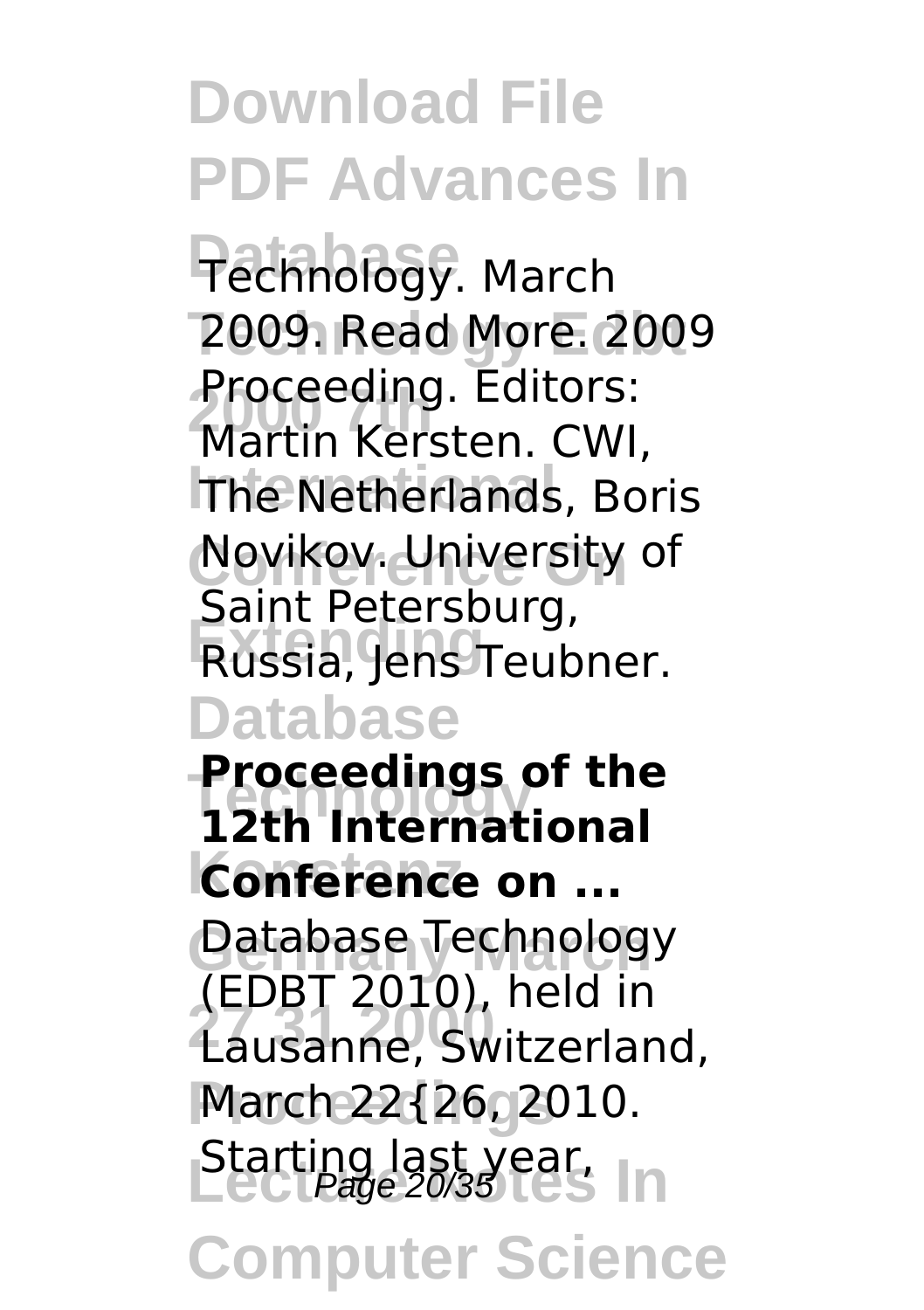**Download File PDF Advances In EDBT** is held jointly with the ICDT<sub>y</sub> Edbt **2000 7th** Conference on Database Theory) **Conference On** conference. This year, research track received a total of 307 **Technology** which 54 were accepted.<sup>2</sup> **Germany March Advances in Database**<sup>00</sup> **Proceedings Technology { EDBT LectPage 21/35 tes In Computer Science** (International the conference submissions, out of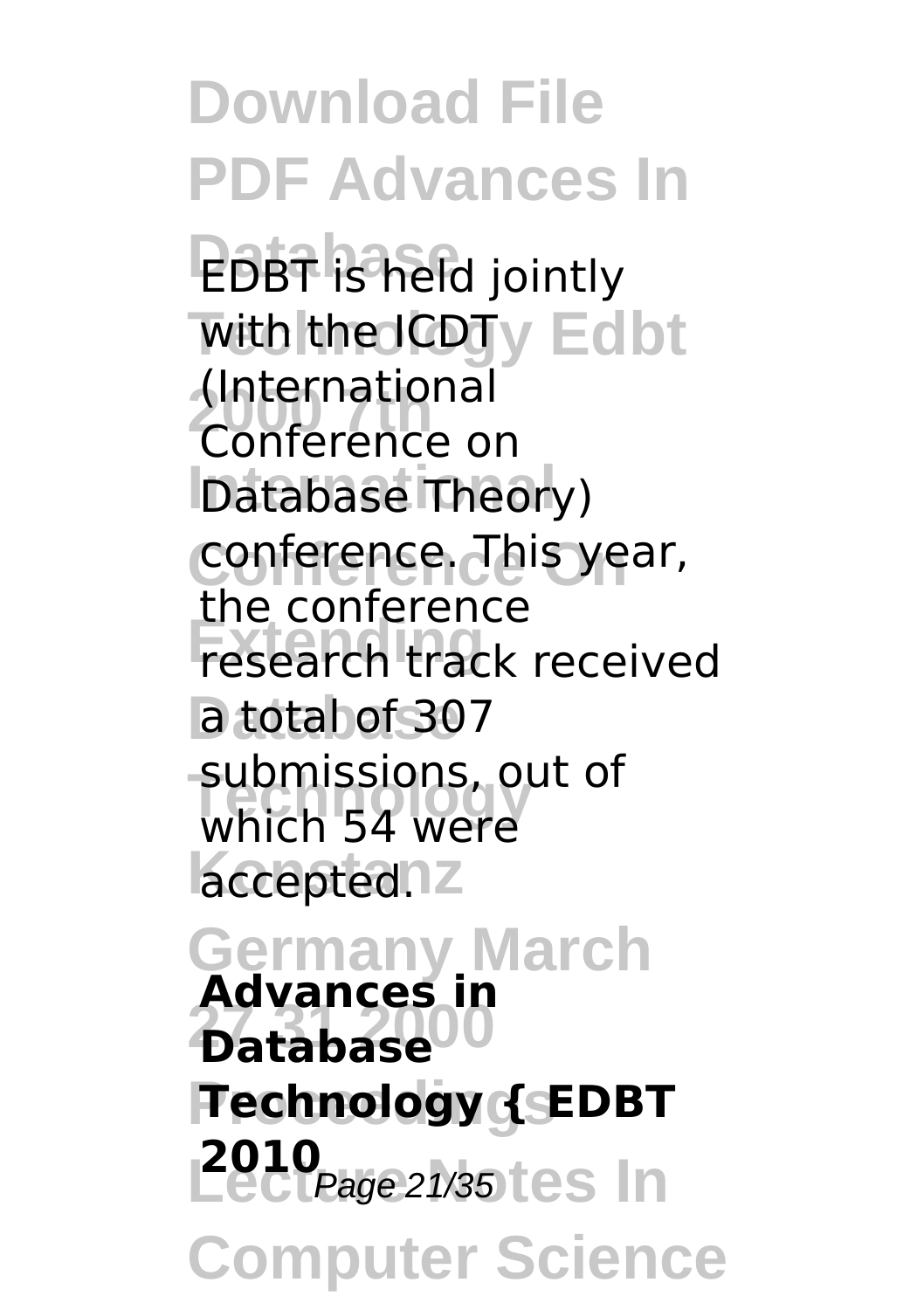**Download File PDF Advances In Database** Advances in Database Technology | EDBT | bt **2000 7th** the 17th International **Conference on Conference On** Extending Database **Extending** Greece, March 24{28, 2014 Editors Sihem **Technology** LIG, France Vassilis **Konstanz** Christophides, University of Crete, **27 31 2000** Center, Technicolor, Paris, Francegs Anastasios<br>Lect*Page 22/35* tes In **Computer Science** 2014 Proceedings of Technology Athens, Amer-Yahia, CNRS { Greece, and R&I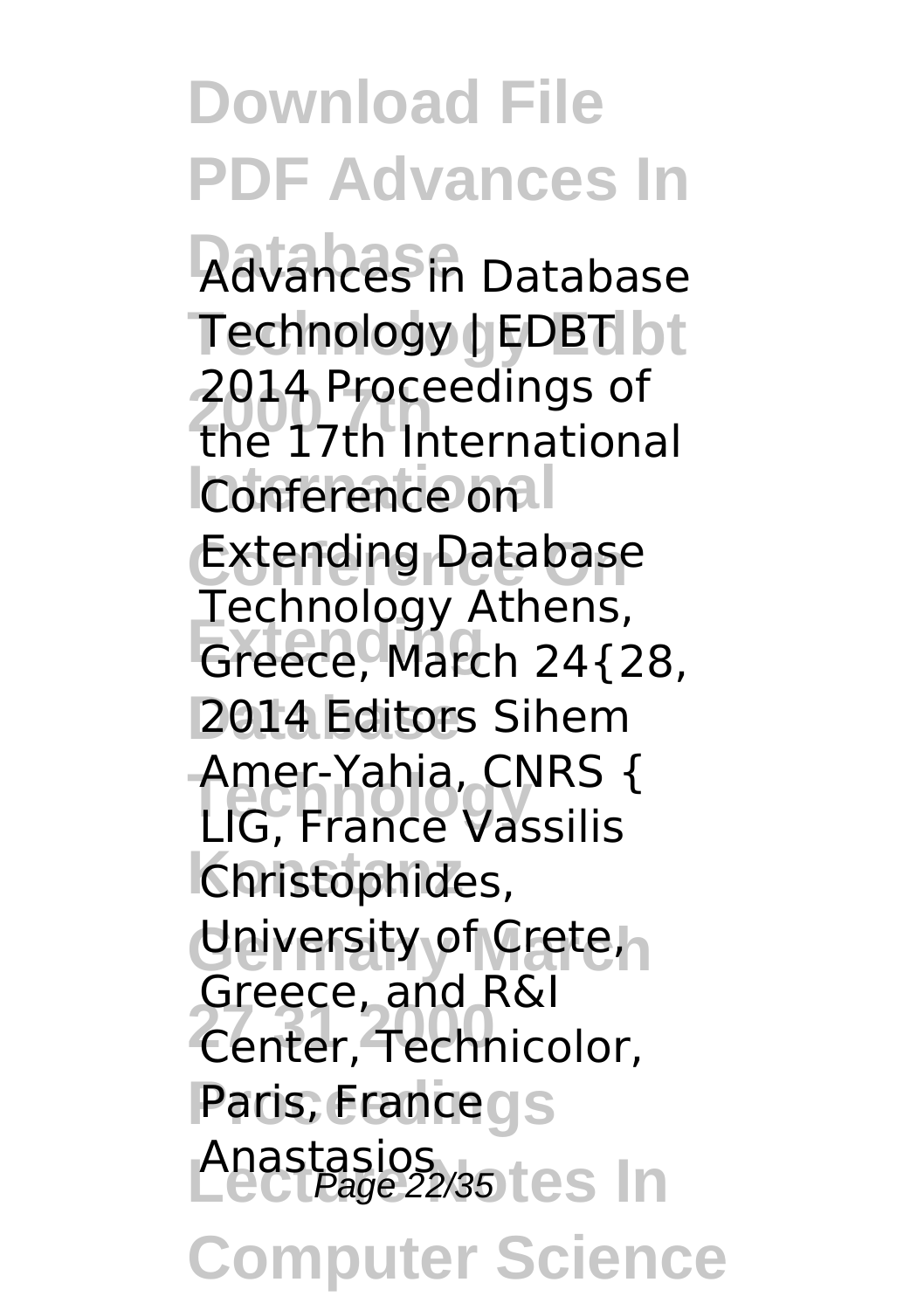**Database** Kementsietsidis, IBM Research, USA Minos **2000 7th** University of Crete, **Greece Stratos Idreos, Conference On** Harvard University, **Extending**<br>
University of Grenoble **Database** & CNRS { LIG, ... Garofalakis, Technical USA Vincent Leroy,

**Technology Advances in Konstanz Database Germany March Technology | EDBT 27 31 2000** Advances in Database **Proceedings** Technology - EDBT 2006: 10 International<br>Page 23/35 **2014**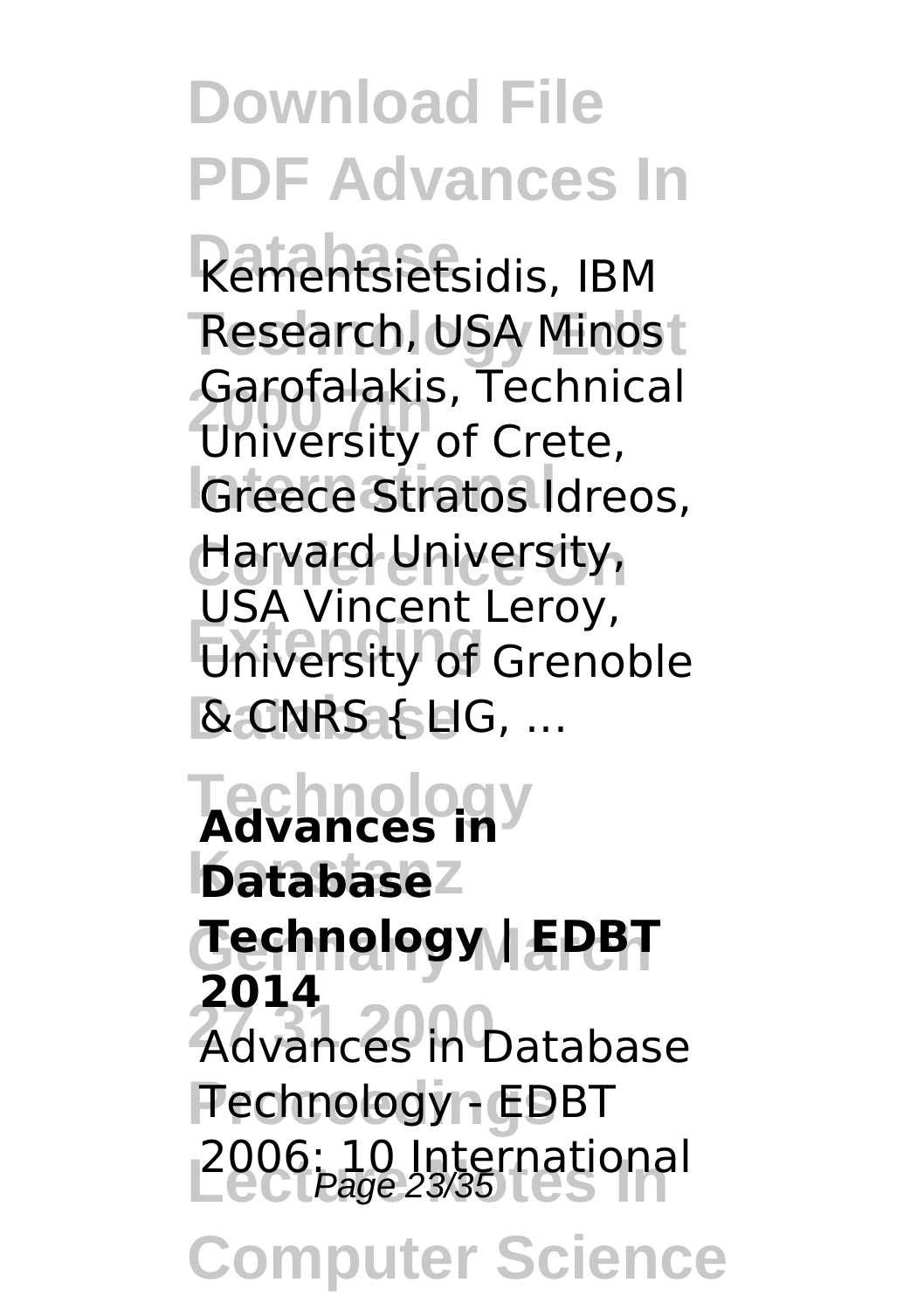**Download File PDF Advances In Conference** on **Extending Database Technology, Munich,<br>Germany, 26-31 Mar International** 2006, Proceedings **Conference On** (Lecture Notes in **Extending** (3896)) [Ioannidis, Yannis, Scholl, Marc H., **Technology** Matthes, Florian, **Konstanz** Hatzopoulos, Mike, Boehm, Klemens, ch **27 31 2000** Torsten, Boehm, **Christian**] ongs Amazon.com. \*FREE\*<br>Lecture <sub>Page</sub> 24/35 **Computer Science** Germany, 26-31 March Computer Science Schmidt, Joachim W., Kemper, Alfons, Grust,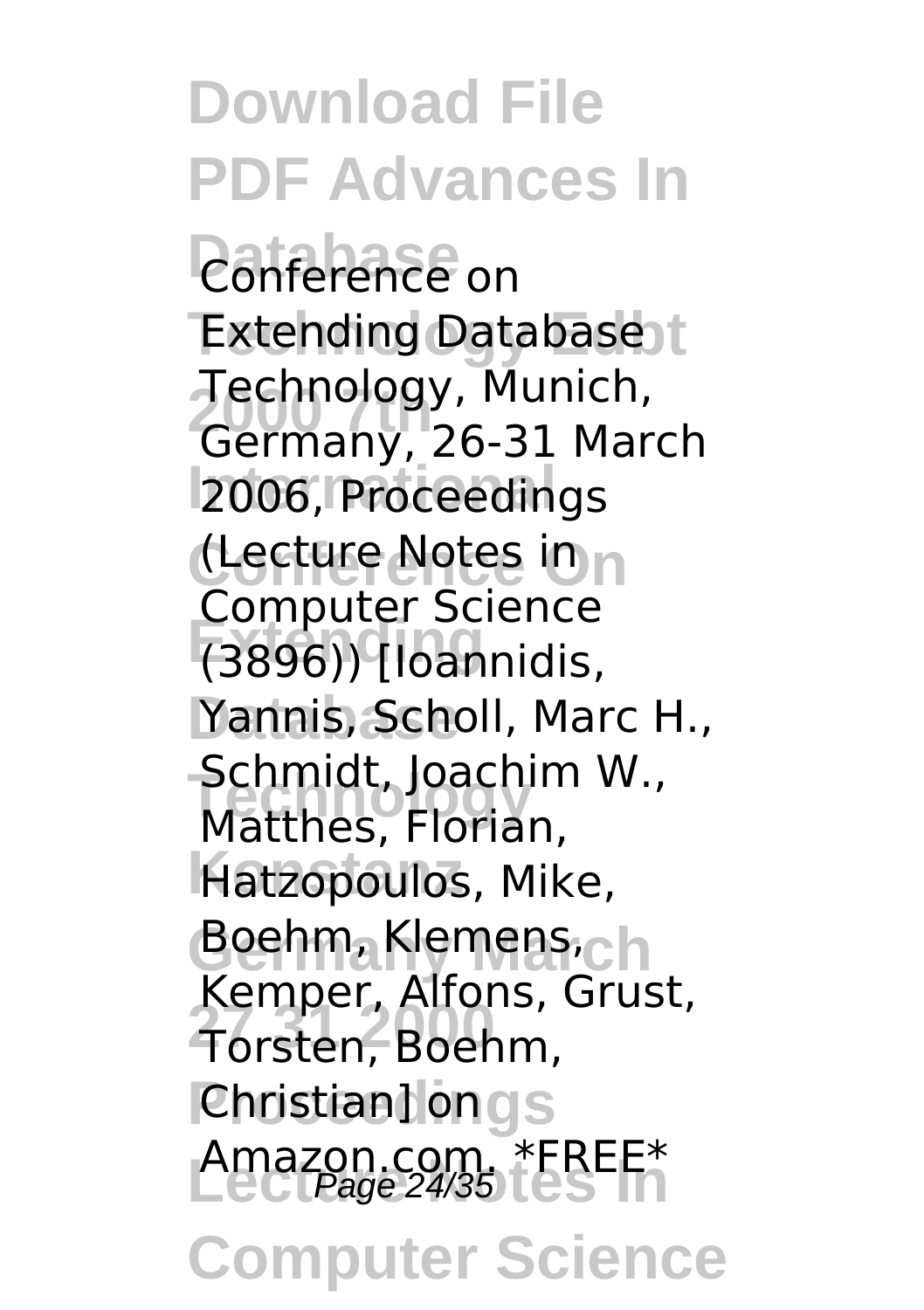**Download File PDF Advances In Shipping on qualifying Toffers.nology Edbt 2000 7th Advances in Inatabase**onal **Conference On Technology - EDBT External Conditions International Technology** Extending Database **Konstanz** Technology, EDBT **Germany March** 2002, was held in **27 31 2000** Republic, March 25–27, **Proceedings** 2002. It marks the 50th anniversary of Charles<br>Page 25/35 **Computer Science 2006: 10 ...** Conference on Prague, Czech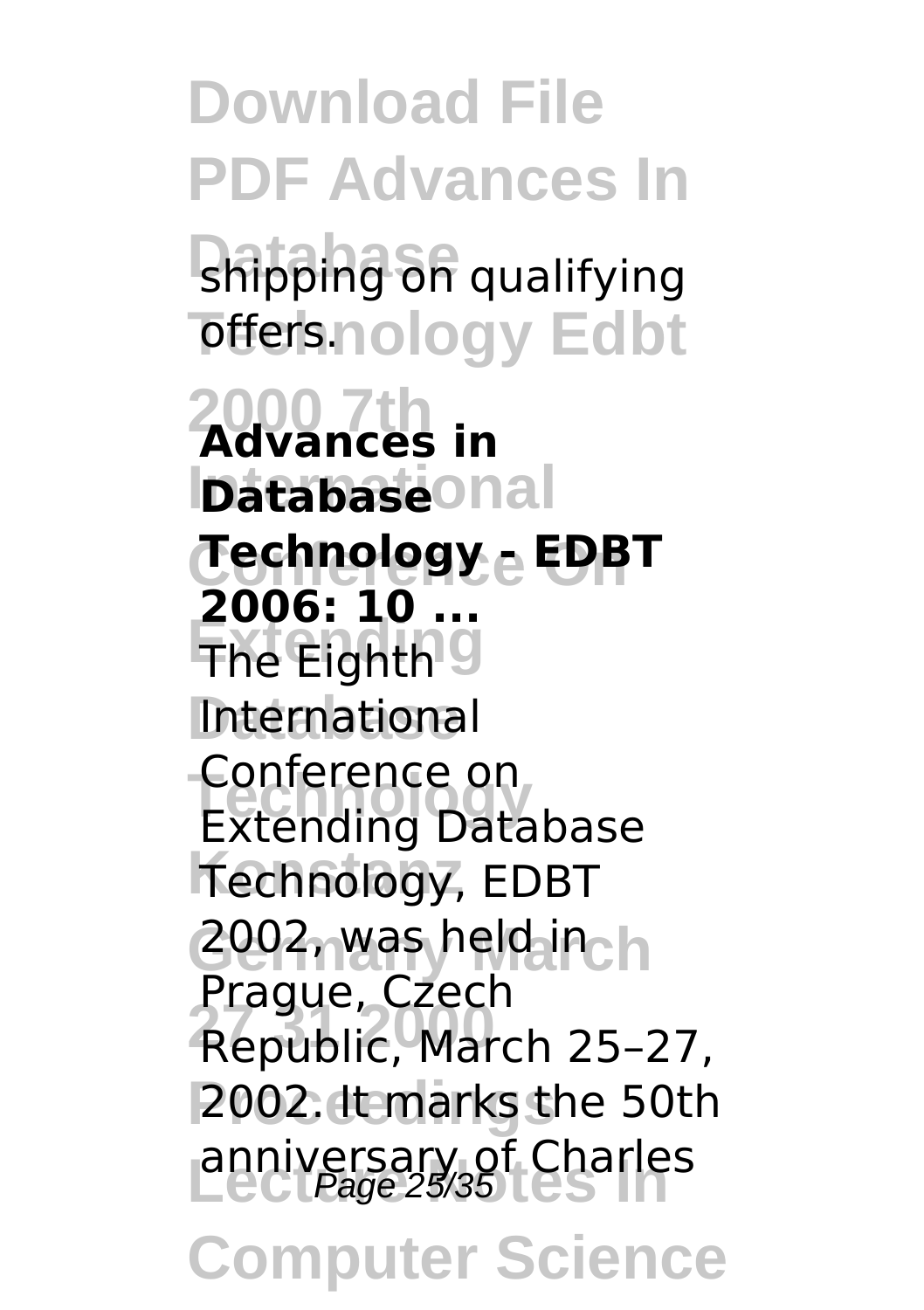**University's Faculty of Mathematics and clbt 2000 7th** recent in a series of conferences dedicated to the dissemination **Extending** latest advances in data management. Physics and is the most and exchange of the

**Technology Advances in Konstanz Database Germany March Technology - EDBT 27 31 2000** Advances in Database **Proceedings** Technology-Edbt 92: **Brd International Page 26/35 Less In 2002: 8th ...**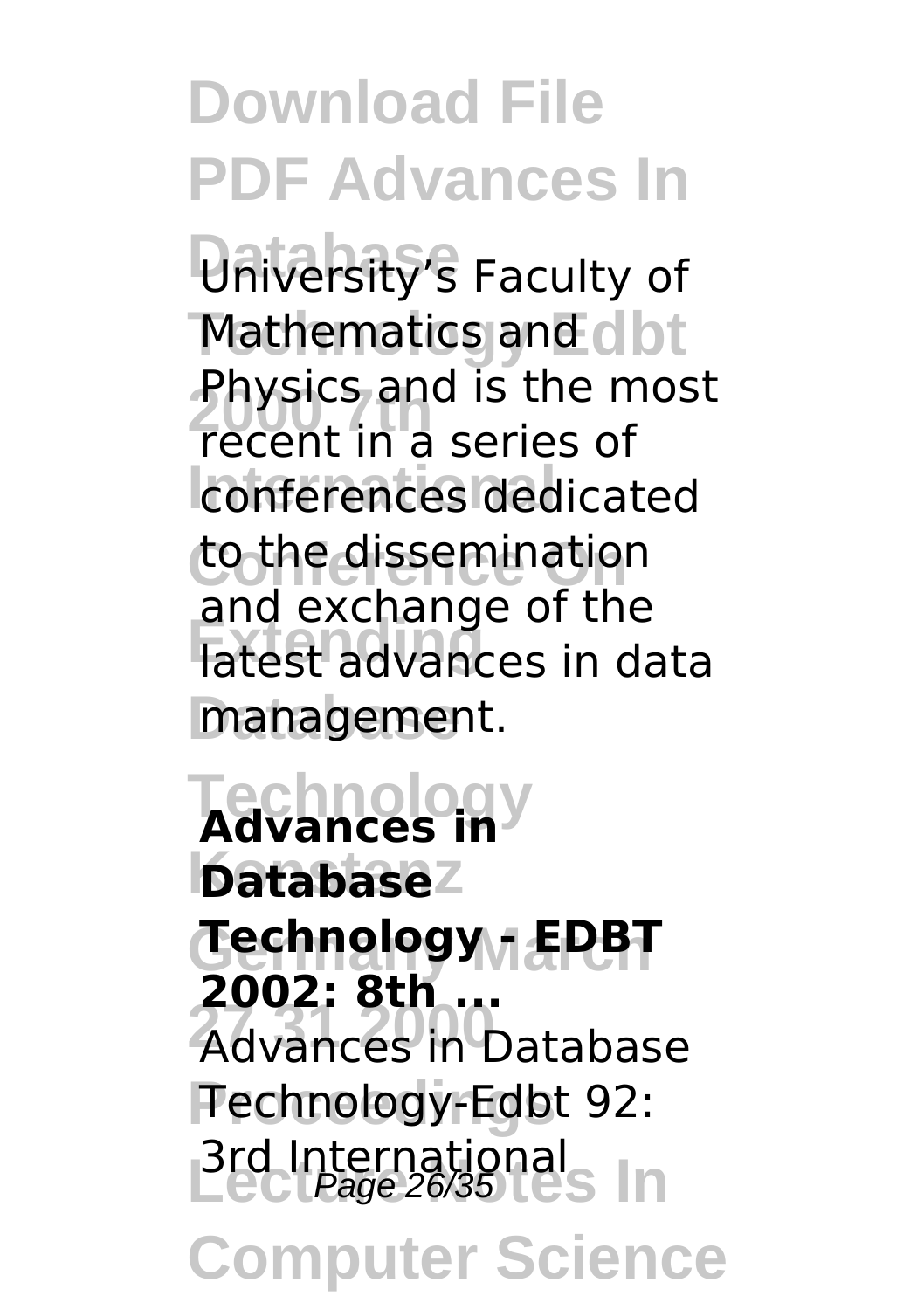**Download File PDF Advances In Conference** on **Extending Database 2000 7th** Austria, March 23-27, **International** 1992 Proceedings **Coeture Notes in Extending** [Pirotte, A., Delobel, C., Gottlob, G.] on Amazon.com. "FREE"<br>Shipping on qualifying **K**fenstanz **Germany March Database**<sup>00</sup> **Proceedings Technology-Edbt 92: Brd International ... Computer Science** Technology Vienna, Computer Science) Amazon.com. \*FREE\* **Advances in**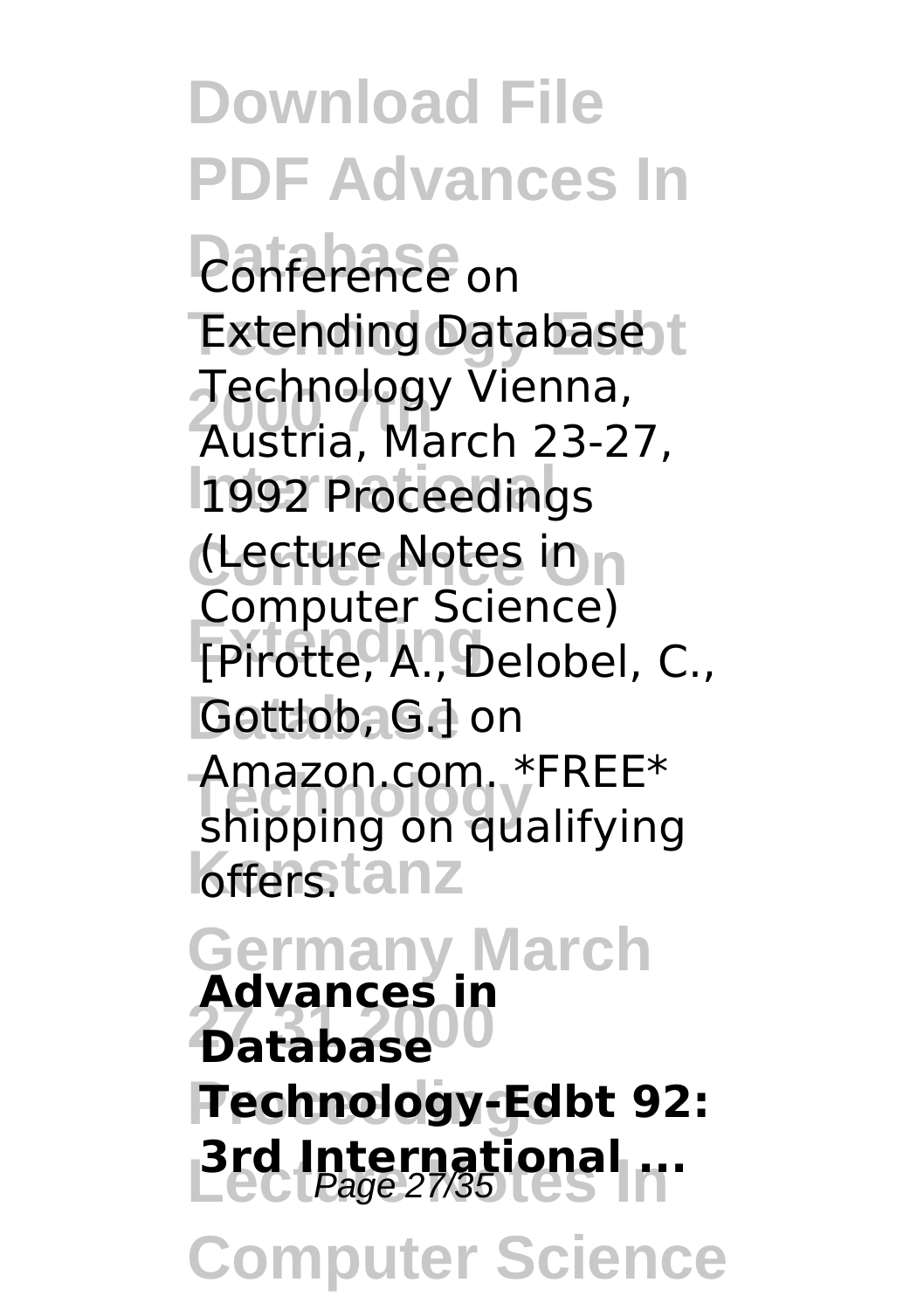**Download File PDF Advances In** Amazon.com: Advances in Database **2000 7th** International **Conference on Conference On** Extending Database **Extending** Italy, March 14-18, 1988. Proceedings ... Technology - EDBT '88: Technology Venice,

**Technology Amazon.com: Konstanz Advances in Germany March Database 27 31 2000 '88 ...** Advances in Database Technology - EDBT '94:<br>Page 28/35 **Computer Science Technology - EDBT**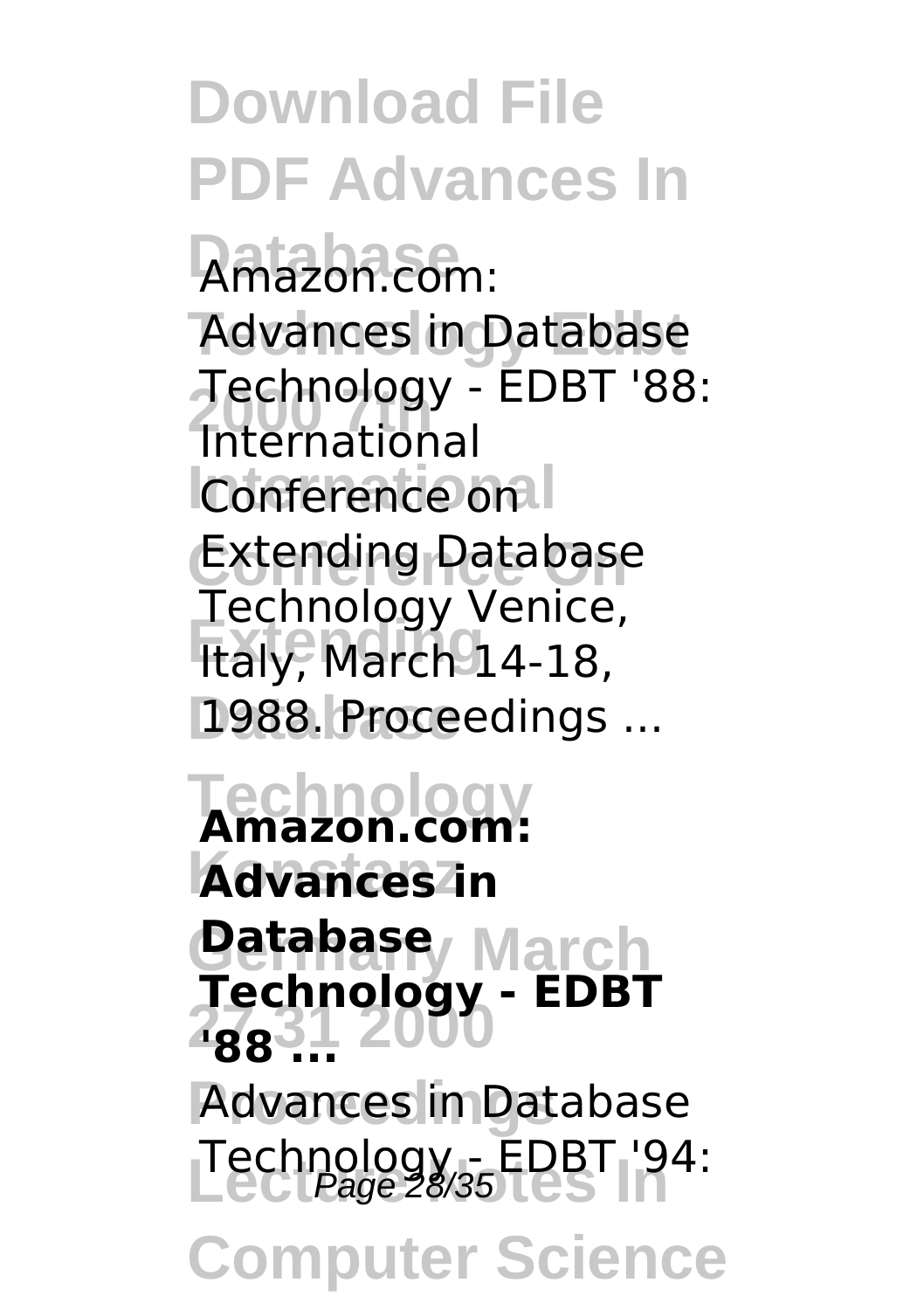**Download File PDF Advances In 4th International Conference on Edbt 2000 7th** Technology, **International** Cambridge, United Kingdom, March 28 -**Extending Transferred** (779)) [Jarke, Matthias, **Bubenko, Janis, Jeffery,<br>Kojthl en Amazon com Konstanz** \*FREE\* shipping on **gualifying offersrch 27 31 2000** Technology - EDBT '94: **Proceedings** 4th International **Lecture on Page 29/35 Less In Computer Science** Extending Database 31, ... (Lecture Notes in Keith] on Amazon.com. Advances in Database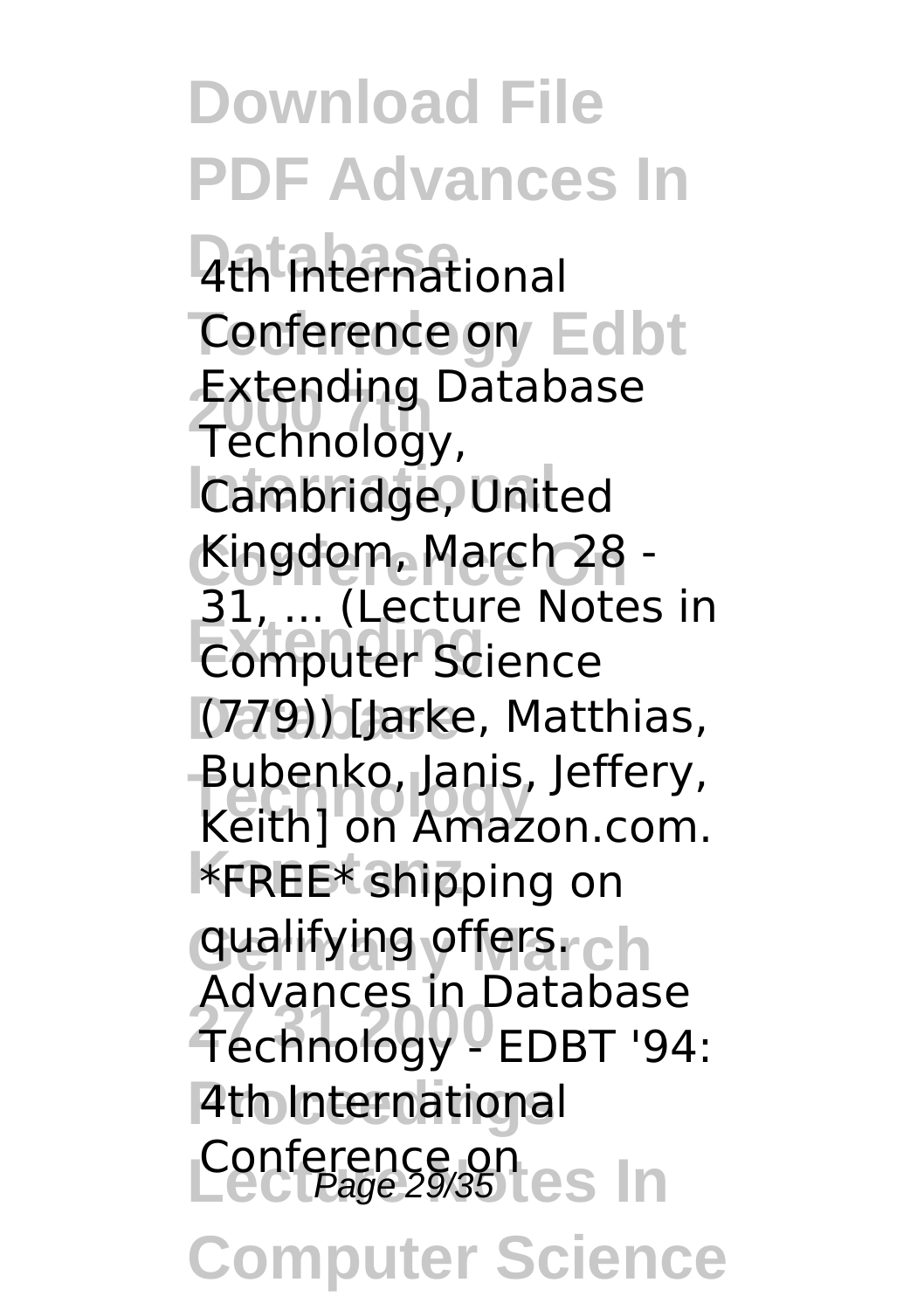**Download File PDF Advances In Database** Extending Database ... **Technology Edbt 2000 7th Database International Technology - EDBT <u>C</u>AnAthence On Extending** International **Conference on Technology** Technology, EDBT **Konstanz** 2002, was held in *<u> Crague, Czechlarch</u>* **27 31 2000** 25–27, 2002. It marks the 50th anniversary of Charles<br>Page 30/35 **Computer Science Advances in** The Eighth Extending Database Republic, March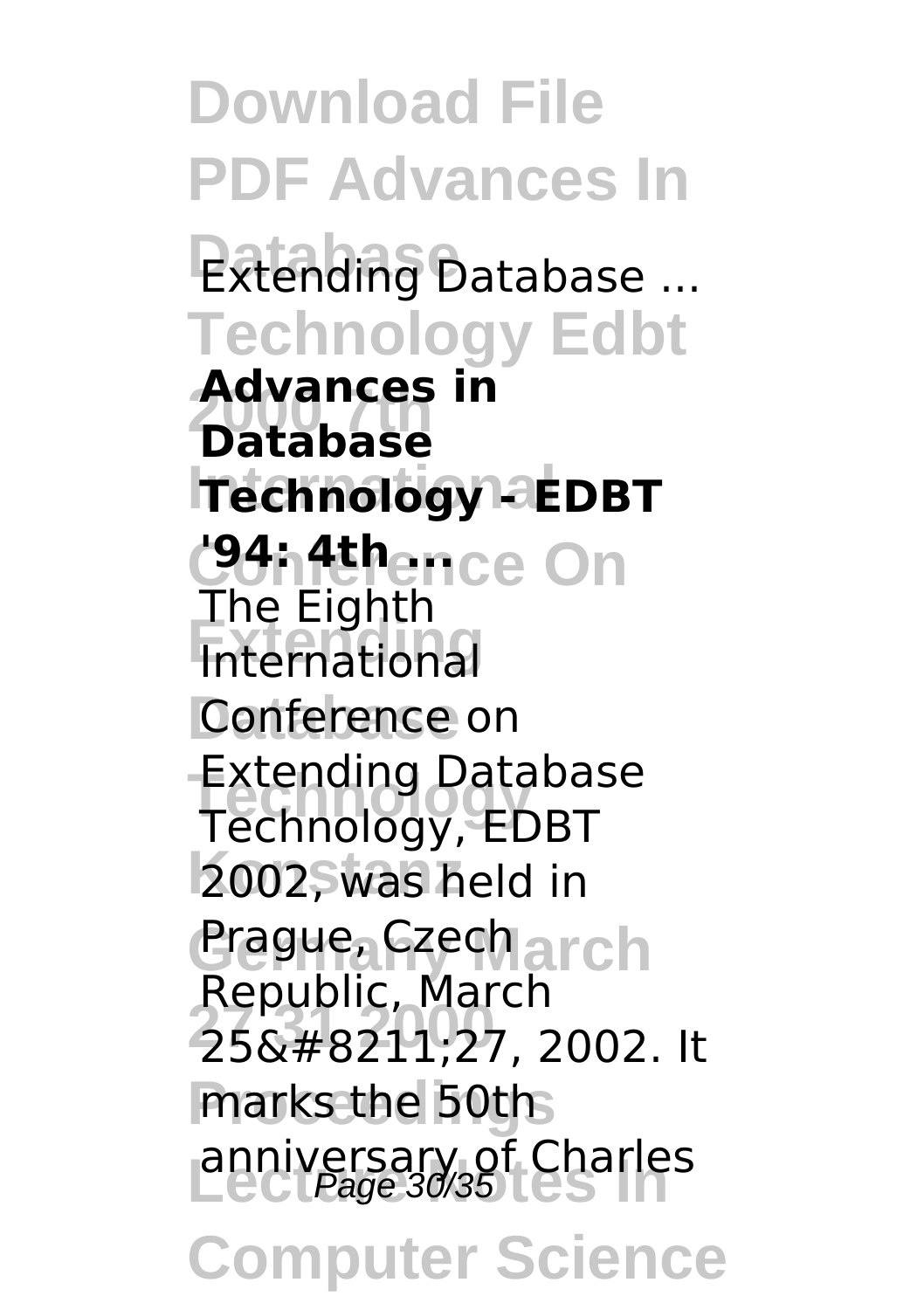**University's Faculty of Mathematics** and Physics and is the<br>most recent in a series **Iof** conferences<sup>1</sup> dedicated<sub>nce</sub> On and Physics and is the

**Extending Advances in Database Database Technology 2002: 8th ... Konstanz** Advances in Database **Germany March** Technology - EDBT '98: **281 31 20100 Extending Database** Technology, Valencia, **Technology - EDBT** 6th International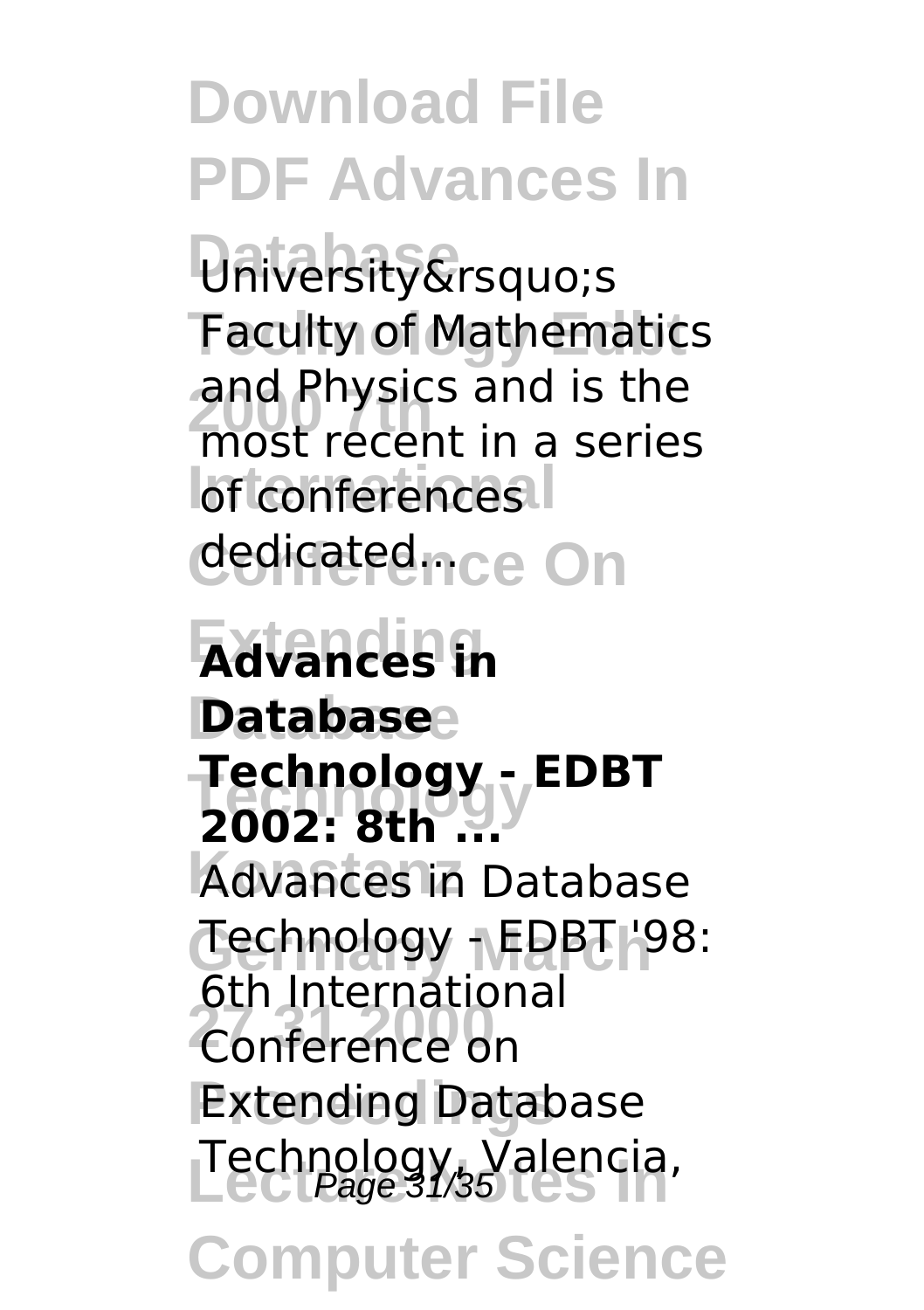**Download File PDF Advances In Spain, March 23-27,** 1998. (Lecture Notes in **2000 7th** (1377)) Paperback – **March 4, 1998 by Hans-**Jörg Schek (Editor), **Extra** Sattor (Editor), See all formats and -editions<br>Technology **Konstanz Advances in** Computer Science Felix Saltor (Editor),

**Germany March Database 27 31 2000 '98: 6th ...** Advances in Database **Lechnology - EDBT** In **Technology - EDBT**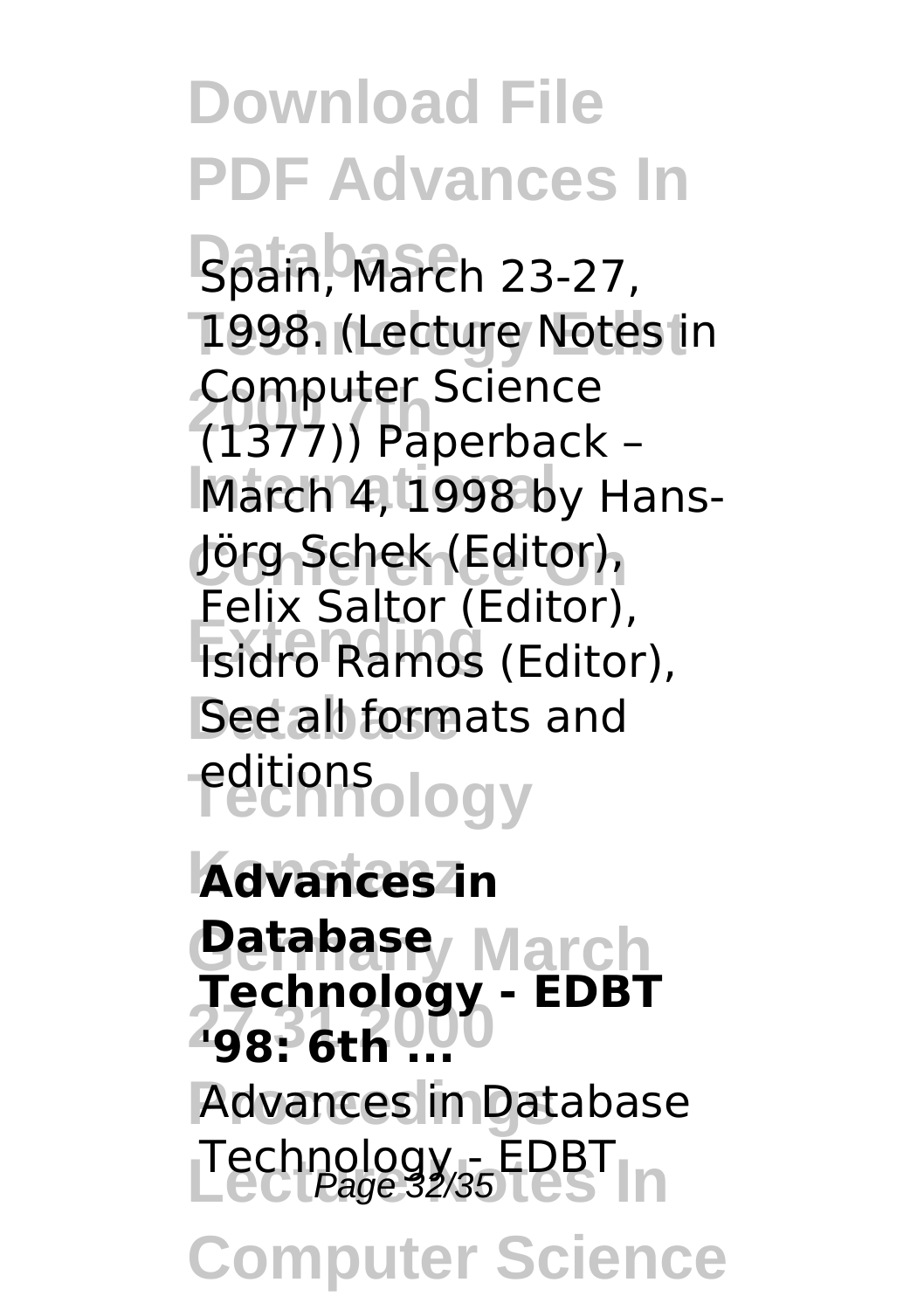**Download File PDF Advances In** 2000: 7th International **Conference on Edbt 2000 7th** Technology Konstanz, Germany, March 27-31, **Conference On** 2000 ... (Lecture Notes **Extending** (1777)) [Zaniolo, Carlo] on Amazon.com. **TEREET Shipping**<br>qualifying offers. **Konstanz Germany March Advances in 27 31 2000 Technology - EDBT Proceedings 2000: 7th ...** International<br>Lect*Page 33/35* tes In **Computer Science** Extending Database in Computer Science \*FREE\* shipping on **Database**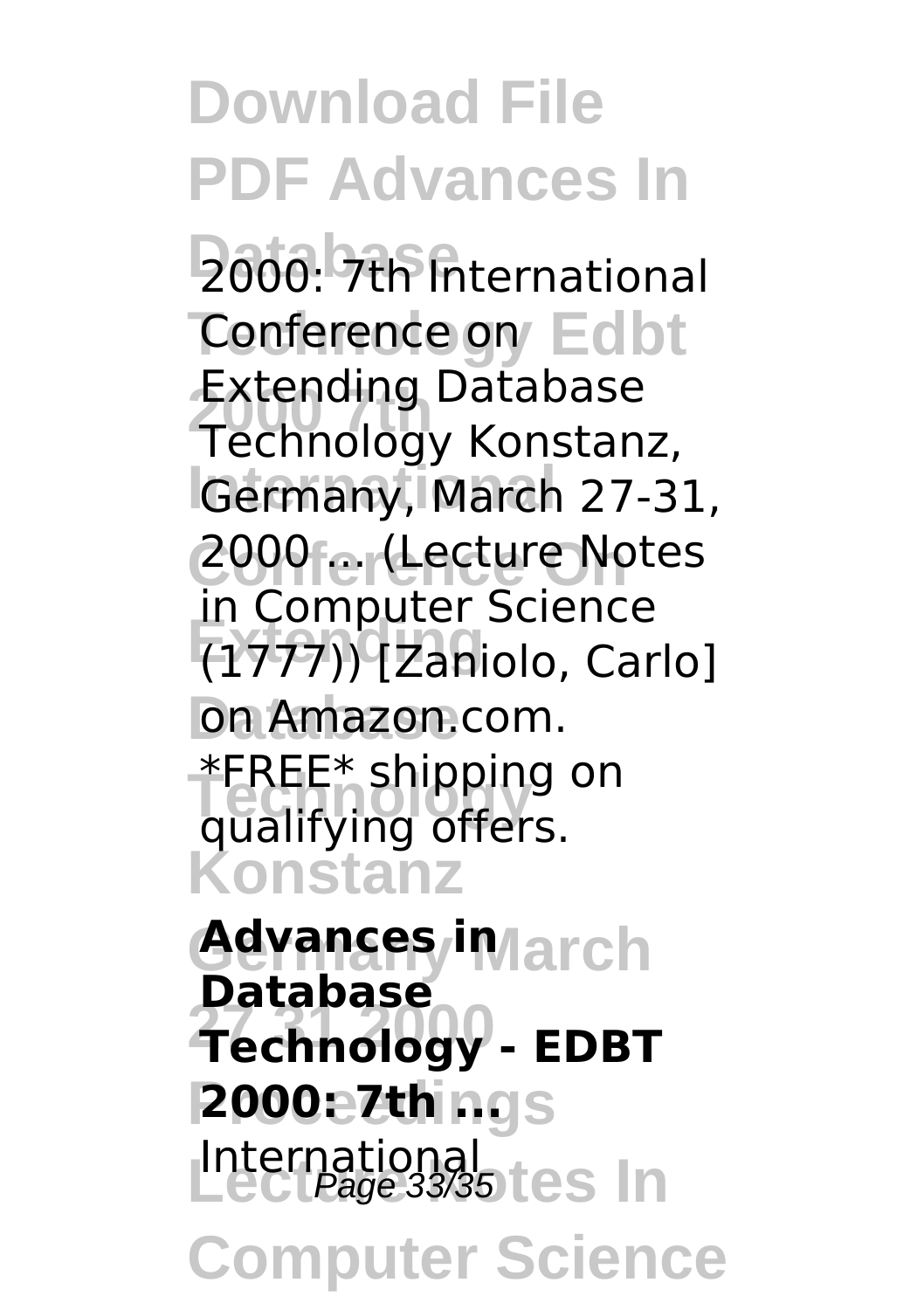**Download File PDF Advances In Conference** on **Extending Database Technology (EDBT)**<br>Advances in Datab **International** Technology - EDBT **Conference On** 2019, **Extending** Conference on **Database** Extending Database **Technology** Technology, Lisbon, **Proceedings. Original gublisheriy March 27 31 2000** ISBN: **Proceedings** 978-3-89318-081-3, **Electronic Edition.**<br> **Lectr***Page* 34/35 Less In **Computer Science** Advances in Database 22ndInternational Portugal, March 26-29, OpenProceedings.org,